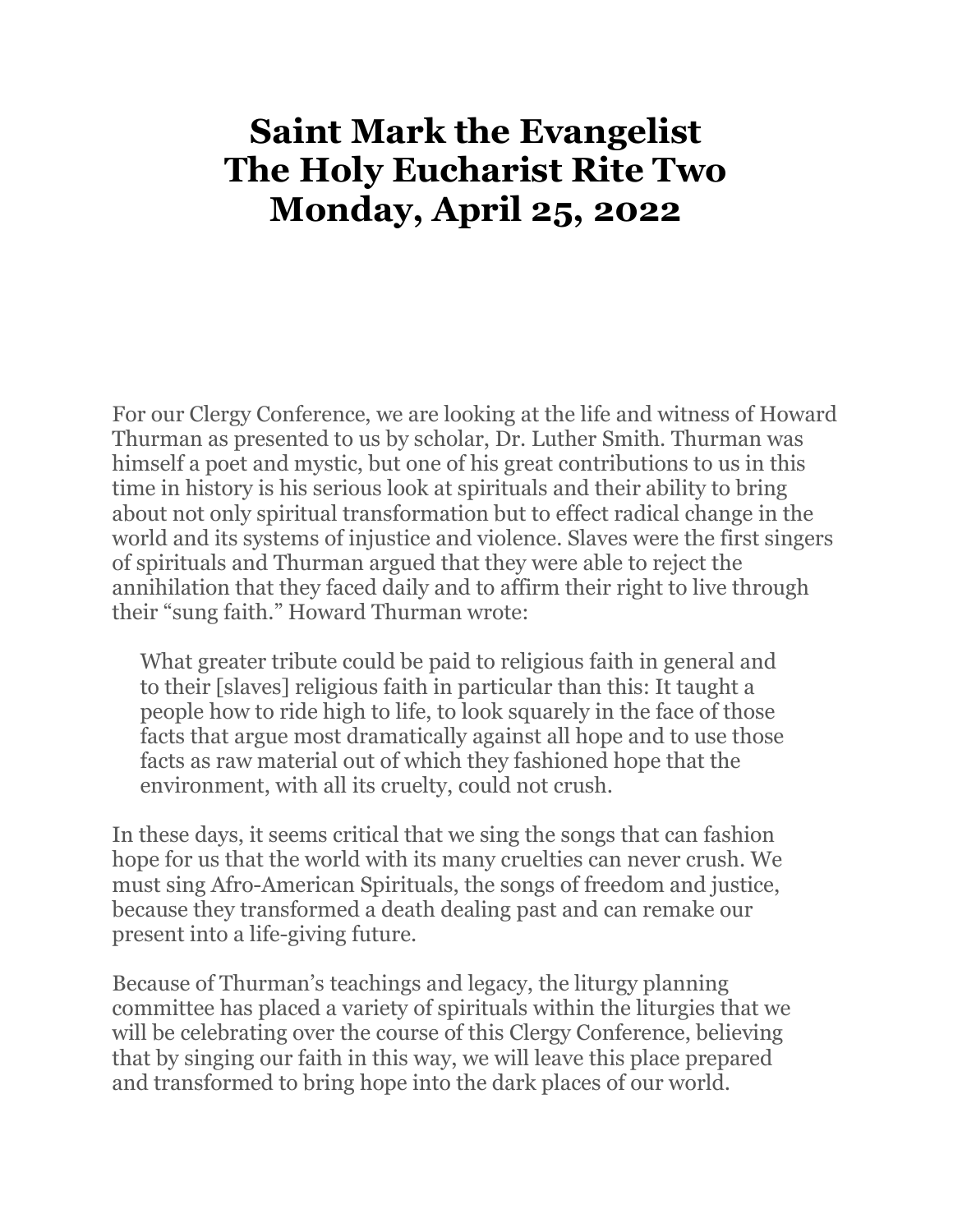#### **Entrance Rite**

#### 1. What low - ship, what di - vine,  $\mathbf{a}$  $fel \mathbf{a}$ joy  $2.0$ how sweet  $\mathsf{to}$ walk  $in$ this pil - grim way, 3. What have  $\bf I$ to dread, what have  $\mathbf{I}$ to fear, 1. Lean-ing the ev - er - last - ing arms; What bless - ed - ness, on  $\mathbf{a}$ 2. Lean-ing on the ev - er - last - ing arms;  $\overline{O}$ how bright the path 3. Lean-ing on the ev - er - last - ing arms;  $\bf I$ have bless - ed peace 1. what  $\mathbf{a}$ peace is mine, Lean -  $ing$ on the ev - er - last - ing arms. 2. grows from Lean -  $ing$ on the ev - er - last - ing arms. day to day, 3. with my Lord so near, Lean -  $ing$ on the ev - er - last - ing arms.

**ENTRANCE HYMN** *Leaning on the Everlasting Arms* **(LEVAS 196)**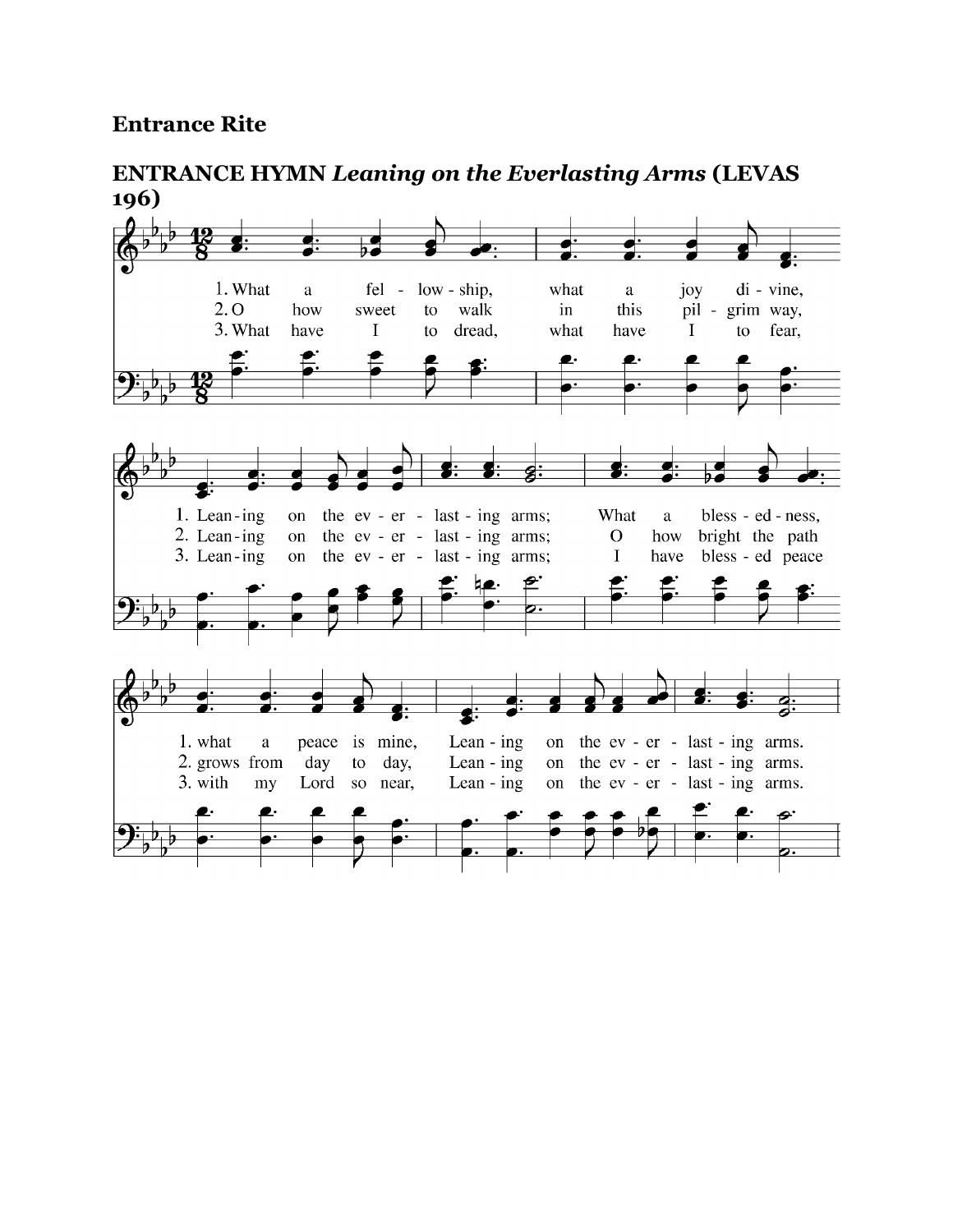

#### **OPENING ACCLAMATION**

*The people standing, the Celebrant says*

Blessed be God: Father, Son, and Holy Spirit. *People And blessed be his kingdom, now and for ever. Amen.*

#### **COLLECT FOR PURITY**

*The Celebrant may say*

Almighty God, to you all hearts are open, all desires known, and from you no secrets are hid: Cleanse the thoughts of our hearts by the inspiration of your Holy Spirit, that we may perfectly love you, and worthily magnify your holy Name; through Christ our Lord. *Amen.*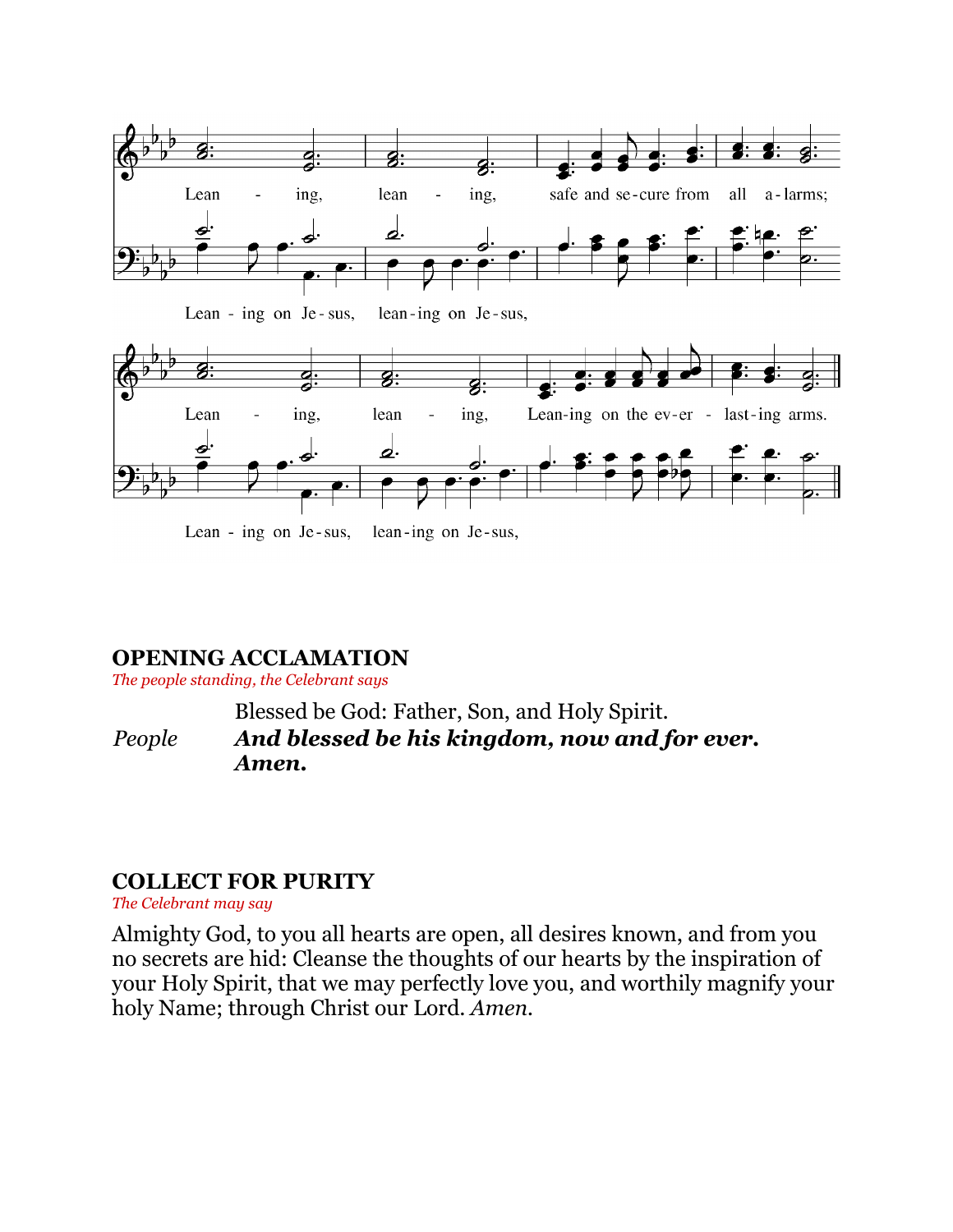### **OPENING ANTHEM OR SONG OF PRAISE** *S 280 Glory to God (Canticle 20) (Powell)* **(BCP p. 356)**

*The following is sung, all standing*

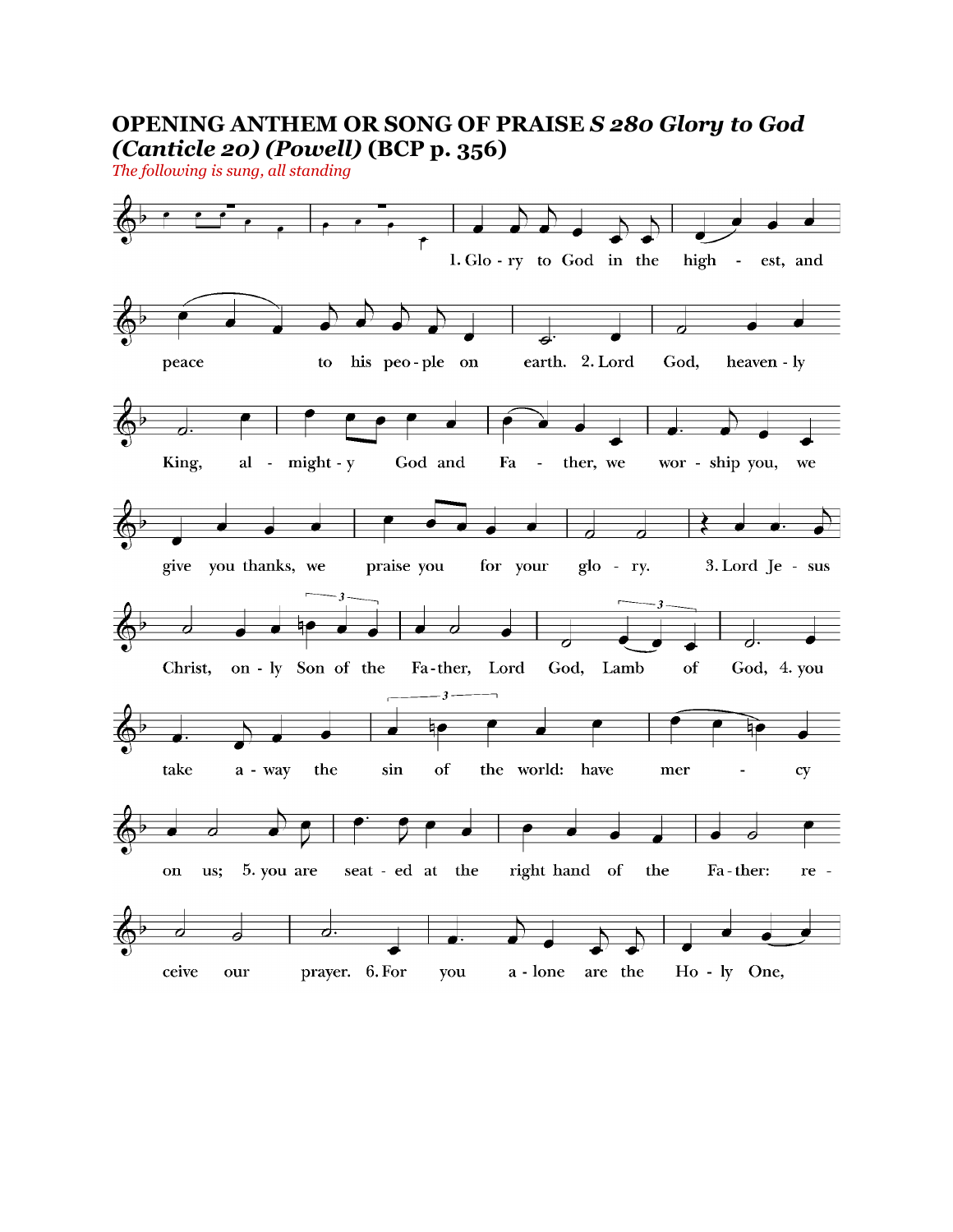

#### **THE COLLECT OF THE DAY**

| Celebrant | The Lord be with you. |
|-----------|-----------------------|
| People    | And also with you.    |
| Celebrant | Let us pray.          |

Almighty God, by the hand of Mark the evangelist you have given to your Church the Gospel of Jesus Christ the Son of God: We thank you for this witness, and pray that we may be firmly grounded in its truth; through Jesus Christ our Lord, who lives and reigns with you and the Holy Spirit, one God, for ever and ever. *Amen*.

### **The Lessons**

#### **FIRST READING: Isaiah 52:7-10**

*The people sit.*

A Reading from the book of the prophet Isaiah.

<sup>7</sup>How beautiful upon the mountains are the feet of the messenger who announces peace, who brings good news, who announces salvation, who says to Zion, "Your God reigns." 8Listen! Your sentinels lift up their voices,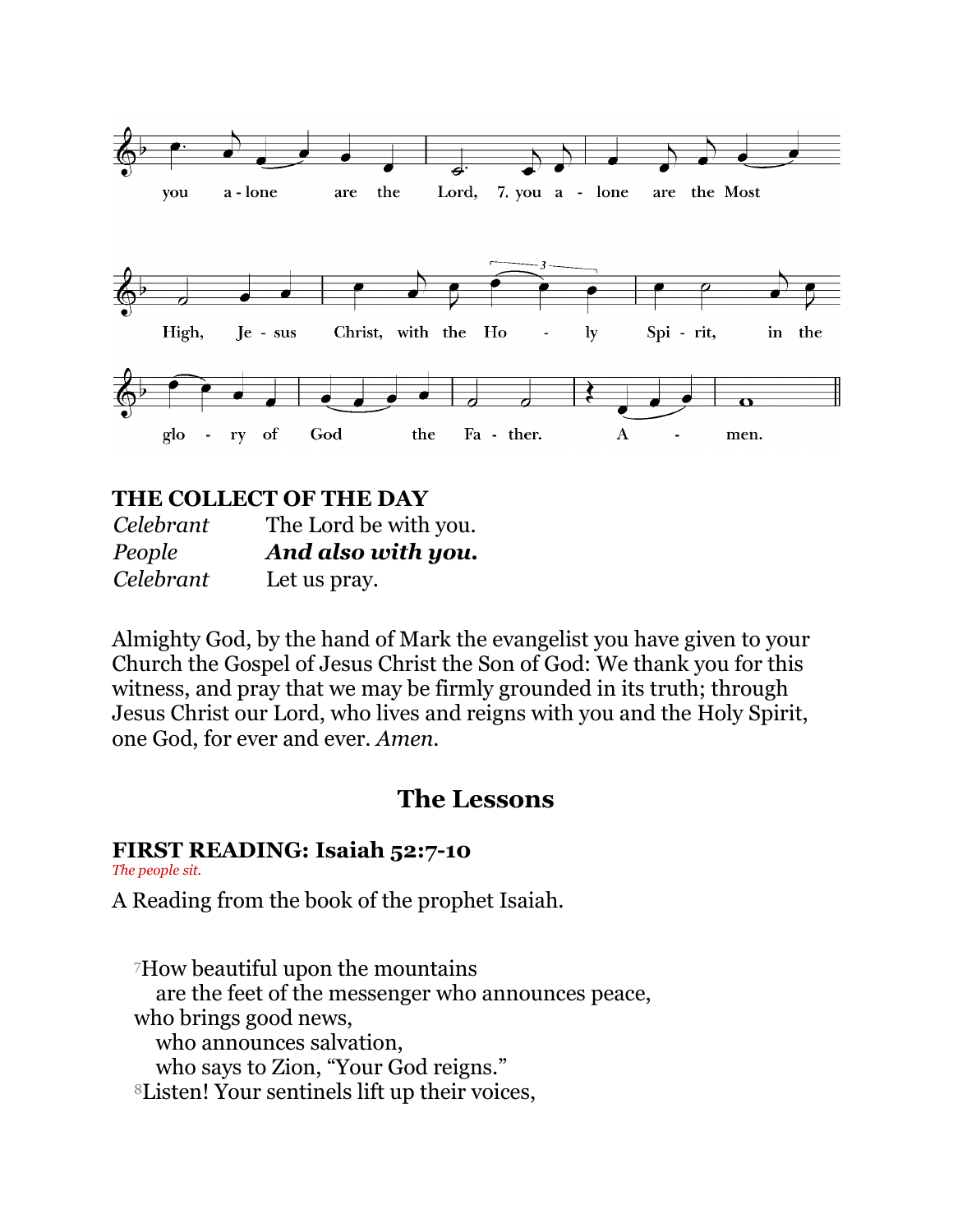together they sing for joy; for in plain sight they see the return of the LORD to Zion. <sup>9</sup>Break forth together into singing, you ruins of Jerusalem; for the LORD has comforted his people, he has redeemed Jerusalem. <sup>10</sup>The LORD has bared his holy arm before the eyes of all the nations; and all the ends of the earth shall see the salvation of our God.

| Reader | The Word of the Lord.    |
|--------|--------------------------|
| People | <b>Thanks be to God.</b> |

#### *Silence may follow.*

#### **PSALM: Psalm 2**

*Remain seated.*

<sup>1</sup>Why are the nations in an uproar? \* Why do the peoples mutter empty threats? <sup>2</sup>Why do the kings of the earth rise up in revolt, and the princes plot together, \* against the LORD and against his Anointed? <sup>3</sup>"Let us break their yoke," they say; \* "let us cast off their bonds from us." <sup>4</sup>He whose throne is in heaven is laughing; \* the Lord has them in derision. <sup>5</sup>Then he speaks to them in his wrath, \* and his rage fills them with terror. <sup>6"</sup>I myself have set my king \* upon my holy hill of Zion." <sup>7</sup>Let me announce the decree of the LORD: \* he said to me, "You are my Son; this day have I begotten you. 8Ask of me, and I will give you the nations for your inheritance \* and the ends of the earth for your possession. <sup>9</sup>You shall crush them with an iron rod \* and shatter them like a piece of pottery."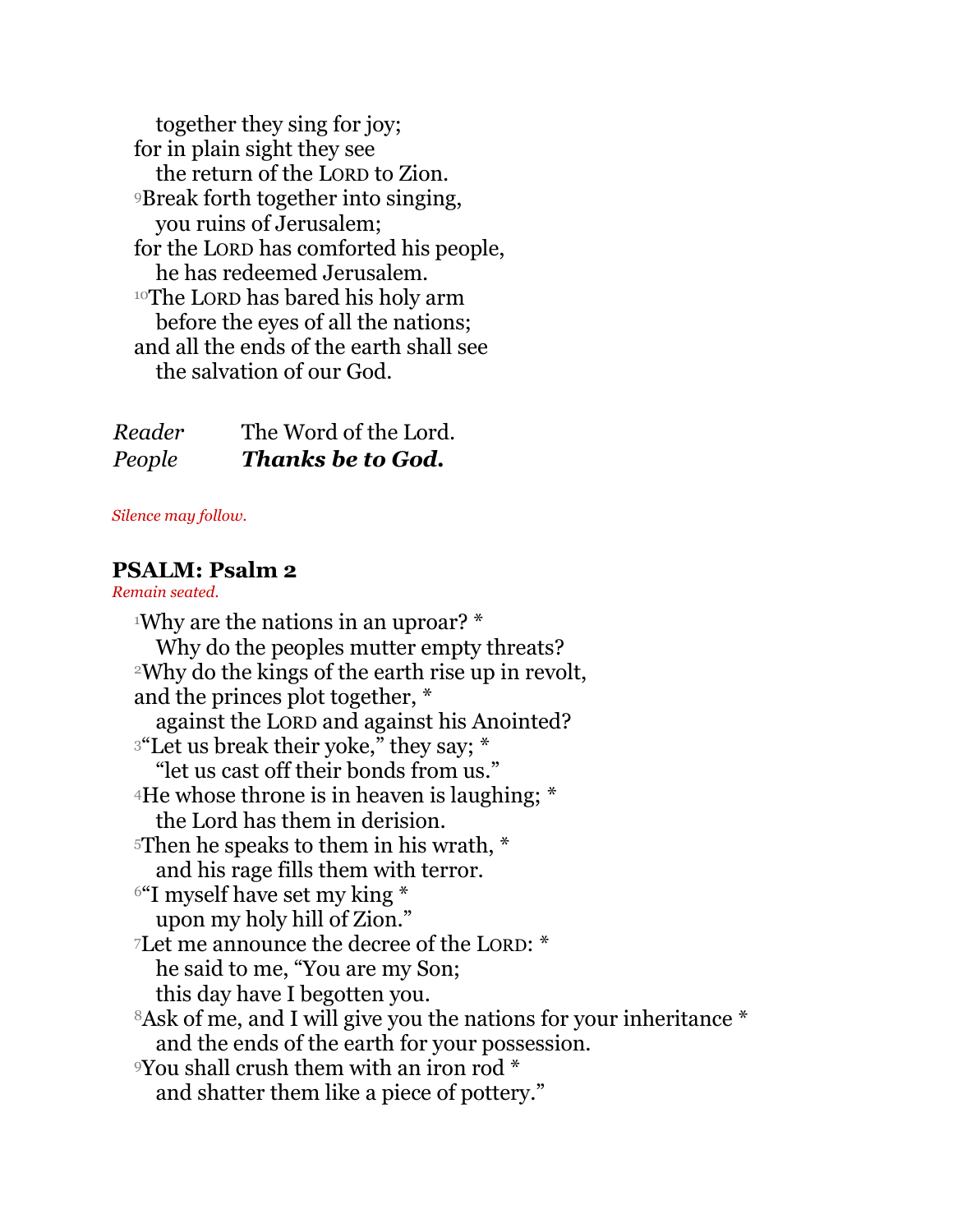<sup>10</sup>And now, you kings, be wise; \* be warned, you rulers of the earth.  $11$ Submit to the LORD with fear,  $*$ and with trembling bow before him; <sup>12</sup> Lest he be angry and you perish;  $*$ for his wrath is quickly kindled.  $13$ Happy are they all  $*$ who take refuge in him!

### **SECOND READING: Ephesians 4:7-8, 11-16**

*The people sit.*

A Reading from Paul's letter to the Church in Ephesus.

<sup>7</sup>Each of us was given grace according to the measure of Christ's gift. <sup>8</sup>Therefore it is said,

"When he ascended on high he made captivity itself a captive; he gave gifts to his people."

 $11$ The gifts he gave were that some would be apostles, some prophets, some evangelists, some pastors and teachers, 12to equip the saints for the work of ministry, for building up the body of Christ, 13until all of us come to the unity of the faith and of the knowledge of the Son of God, to maturity, to the measure of the full stature of Christ. 14We must no longer be children, tossed to and fro and blown about by every wind of doctrine, by people's trickery, by their craftiness in deceitful scheming. 15But speaking the truth in love, we must grow up in every way into him who is the head, into Christ, <sup>16</sup> from whom the whole body, joined and knit together by every ligament with which it is equipped, as each part is working properly, promotes the body's growth in building itself up in love.

*Reader* The Word of the Lord. *People Thanks be to God.*

*Silence may follow.*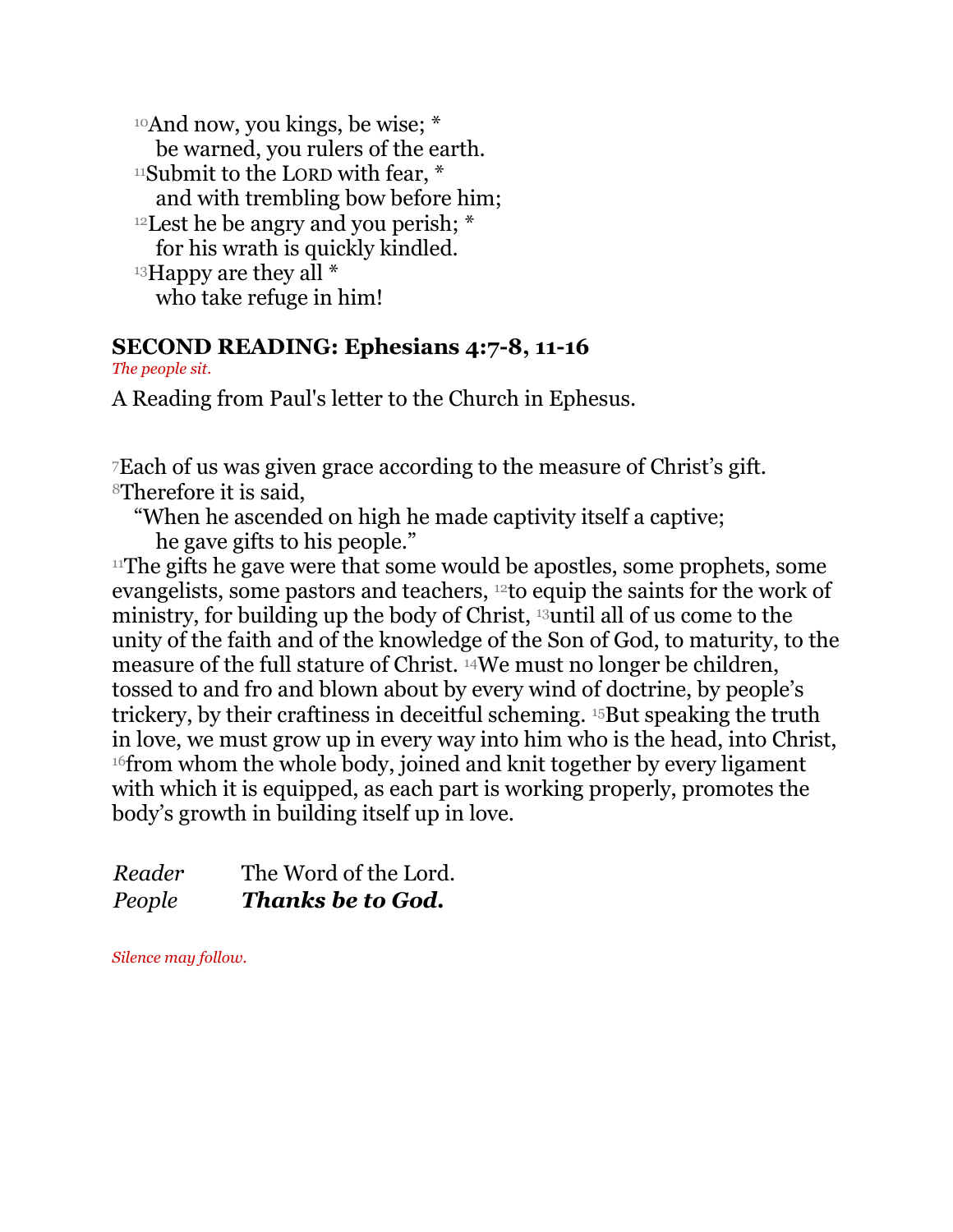#### **SEQUENCE HYMN** *Santo, santo, santo [Holy, holy, holy]* **(WLP 785)** *All stand.*



#### **GOSPEL: Mark 1:1-15**

*All stand.*

*Deacon* The Holy Gospel of our Lord Jesus Christ according to Mark.

#### *People Glory to you, Lord Christ.*

<sup>1</sup>The beginning of the good news of Jesus Christ, the Son of God.

<sup>2</sup>As it is written in the prophet Isaiah,

"See, I am sending my messenger ahead of you,

who will prepare your way;

<sup>3</sup>the voice of one crying out in the wilderness:

'Prepare the way of the Lord,

make his paths straight,"

<sup>4</sup>John the baptizer appeared in the wilderness, proclaiming a baptism of repentance for the forgiveness of sins. 5And people from the whole Judean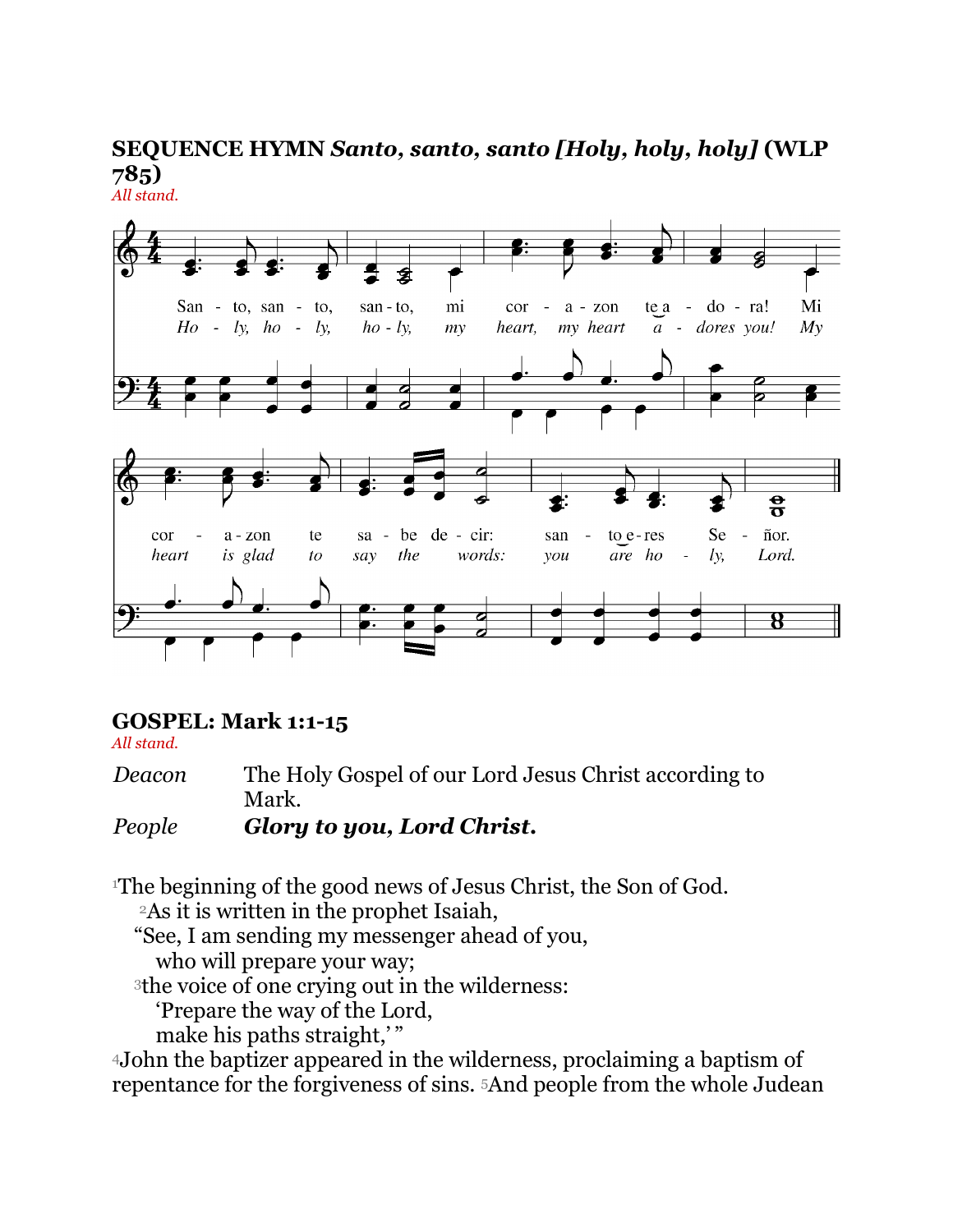countryside and all the people of Jerusalem were going out to him, and were baptized by him in the river Jordan, confessing their sins. <sup>6</sup>Now John was clothed with camel's hair, with a leather belt around his waist, and he ate locusts and wild honey. 7He proclaimed, "The one who is more powerful than I is coming after me; I am not worthy to stoop down and untie the thong of his sandals. 8I have baptized you with water; but he will baptize you with the Holy Spirit."

<sup>9</sup>In those days Jesus came from Nazareth of Galilee and was baptized by John in the Jordan. <sup>10</sup>And just as he was coming up out of the water, he saw the heavens torn apart and the Spirit descending like a dove on him. 11And a voice came from heaven, "You are my Son, the Beloved; with you I am well pleased."

<sup>12</sup>And the Spirit immediately drove him out into the wilderness. 13He was in the wilderness forty days, tempted by Satan; and he was with the wild beasts; and the angels waited on him.

<sup>14</sup>Now after John was arrested, Jesus came to Galilee, proclaiming the good news of God, 15and saying, "The time is fulfilled, and the kingdom of God has come near; repent, and believe in the good news."

*Deacon* The Gospel of the Lord. *People Praise to you, Lord Christ.*

#### **THE SERMON**

#### **THE CREED**

#### *All stand.*

We believe in one God, the Father, the Almighty, maker of heaven and earth, of all that is, seen and unseen. We believe in one Lord, Jesus Christ, the only Son of God,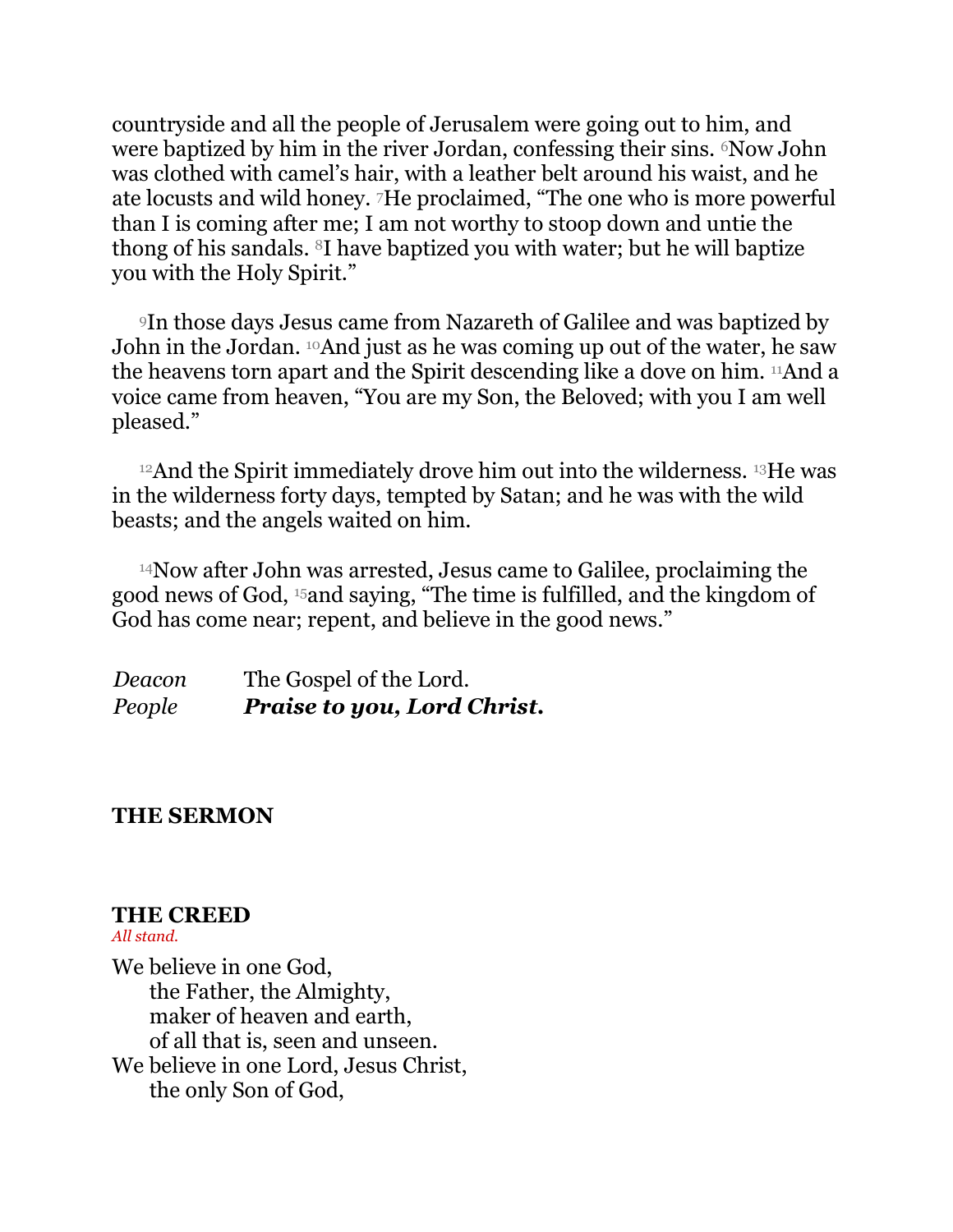eternally begotten of the Father, God from God, Light from Light, true God from true God, begotten, not made, of one Being with the Father. Through him all things were made. For us and for our salvation he came down from heaven: by the power of the Holy Spirit he became incarnate from the Virgin Mary, and was made man. For our sake he was crucified under Pontius Pilate; he suffered death and was buried. On the third day he rose again in accordance with the Scriptures; he ascended into heaven and is seated at the right hand of the Father. He will come again in glory to judge the living and the dead, and his kingdom will have no end. We believe in the Holy Spirit, the Lord, the giver of life, who proceeds from the Father and the Son. With the Father and the Son he is worshiped and glorified. He has spoken through the Prophets. We believe in one holy catholic and apostolic Church. We acknowledge one baptism for the forgiveness of sins. We look for the resurrection of the dead, and the life of the world to come. Amen.

#### **THE PRAYERS OF THE PEOPLE**

*All remain standing.*

With all our heart and with all our mind, let us pray to the Lord, saying, "Lord, have mercy."

For the peace of the world, for the welfare of the holy Church of God, and for the unity of all peoples, let us pray to the Lord. *Lord, have mercy.*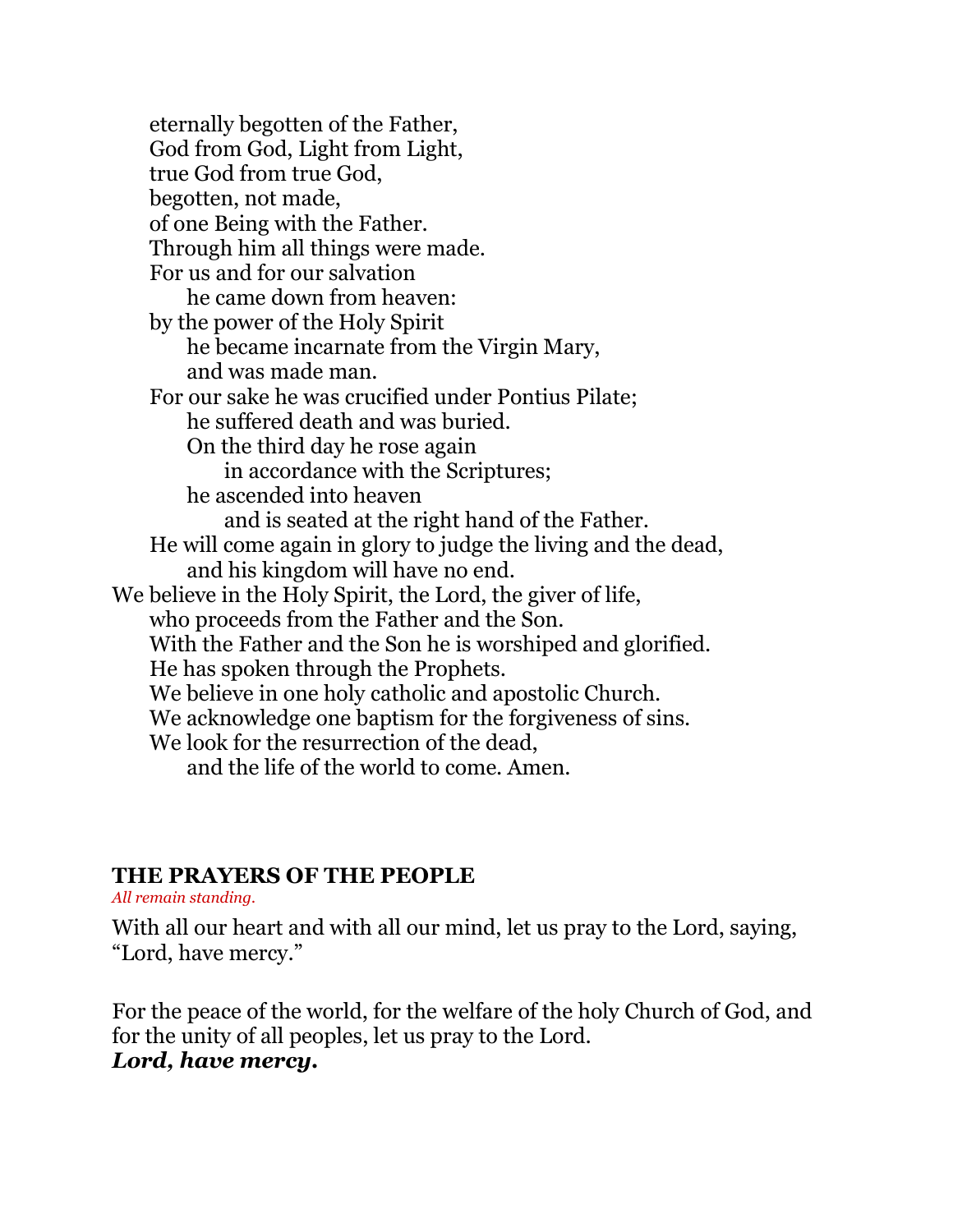For our Bishop, and for all the clergy and people, let us pray to the Lord. *Lord, have mercy.*

For our President, for the leaders of the nations, and for all in authority, let us pray to the Lord.

### *Lord, have mercy.*

For this city and for every city and community, and for those who live in them, let us pray to the Lord. *Lord, have mercy.*

#### For those torn apart by war, especially the Ukraine, for the people of Russia that oppose this war, be with them and protect them. Give the rest of the world a way to help lend aid and find a way to end the wars that plague the world, let us pray to the Lord.

### *Lord, have mercy.*

For the good earth which God has given us, and for the wisdom and will to conserve it, let us pray to the Lord.

### *Lord, have mercy.*

For the aged and infirm, for the widowed and orphans, and for the sick and the suffering, let us pray to the Lord.

### *Lord, have mercy.*

For the poor and the oppressed, for the unemployed and the destitute, for prisoners and captives, and for all who remember and care for them, let us pray to the Lord.

### *Lord, have mercy.*

For all who have died in the hope of the resurrection, and for all the departed, let us pray to the Lord.

### *Lord, have mercy.*

For deliverance from all danger, violence, oppression, and degradation, let us pray to the Lord.

### *Lord, have mercy.*

That we may end our lives in faith and hope, without suffering and without reproach, let us pray to the Lord.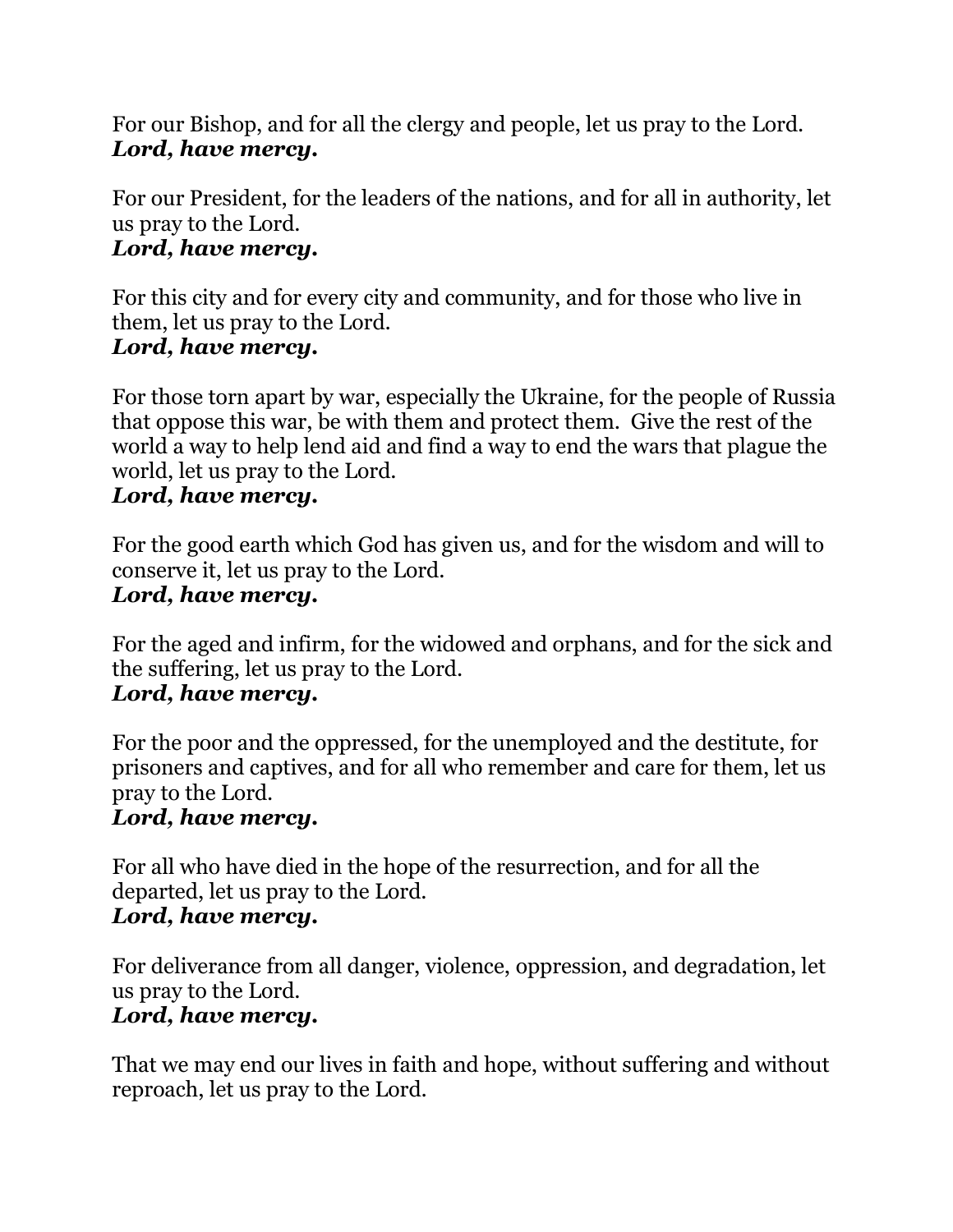### *Lord, have mercy.*

#### In the communion of St. Mark and of all the saints, let us commend ourselves, and one another, and all our life, to Christ our God. *To thee, O Lord our God.*

*Silence The Celebrant adds a concluding Collect.*

### **THE PEACE**

| People     | And also with you.                        |
|------------|-------------------------------------------|
| Celebrant  | The peace of the Lord be always with you. |
| All stand. |                                           |

*Then the Ministers and the People may greet one another in the name of the Lord.*

## The Holy Communion

#### **OFFERTORY SENTENCE**

#### *The Celebrant says*

Offer to God a sacrifice of thanksgiving, and make good your vows to the Most High. *Psalm 50:14*

### **OFFERTORY HYMN** *Sweet, Sweet Spirit* **(LEVAS 120)**

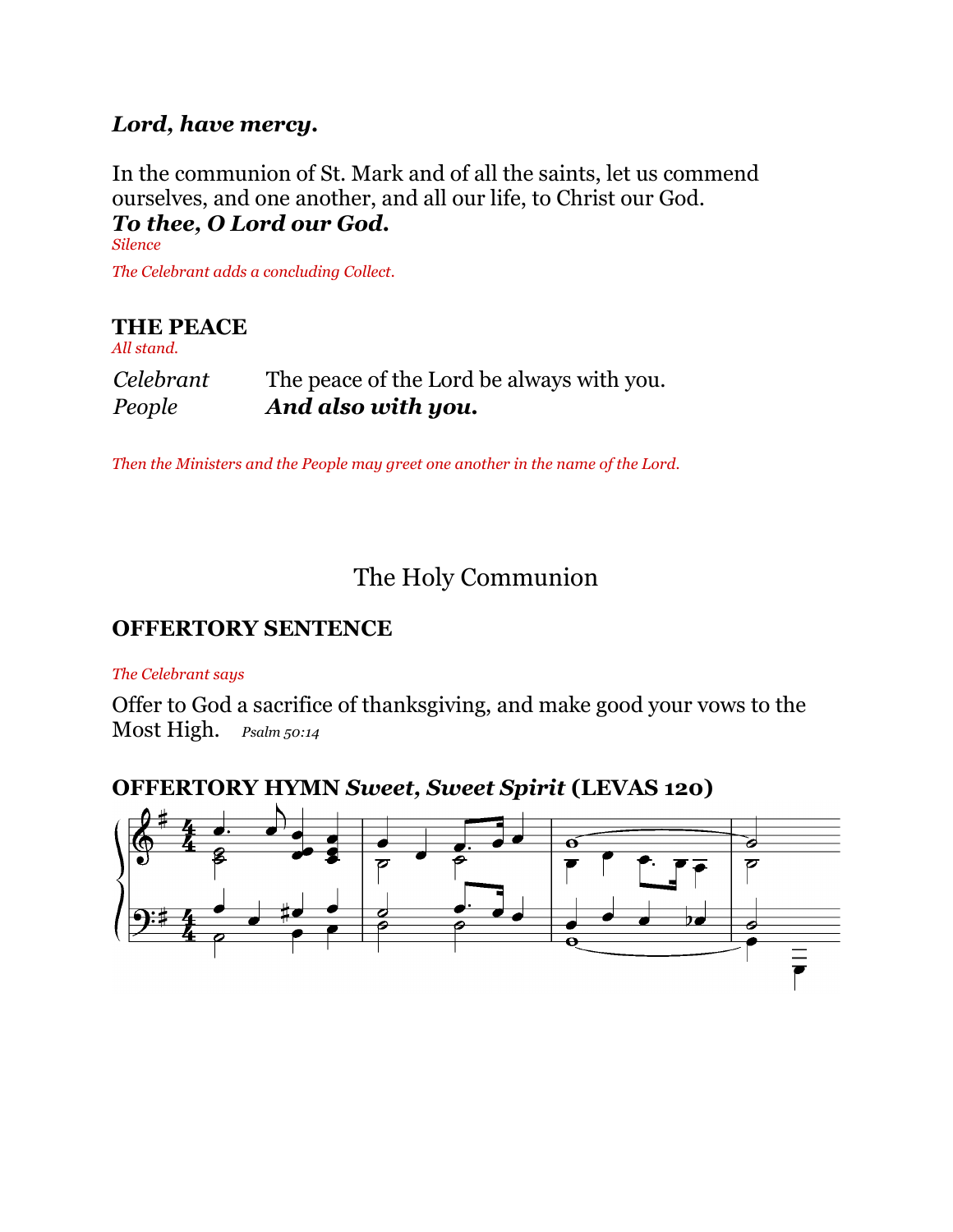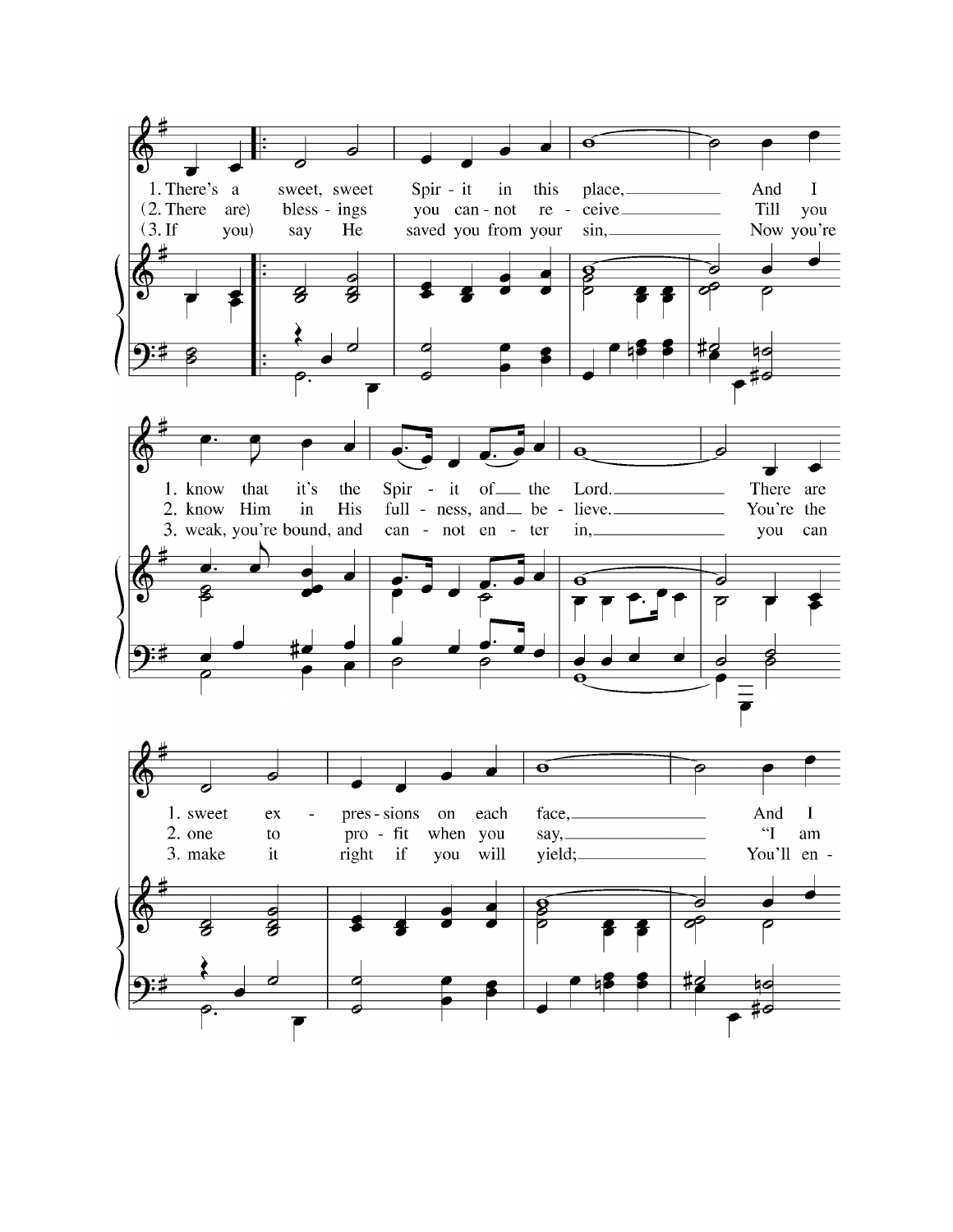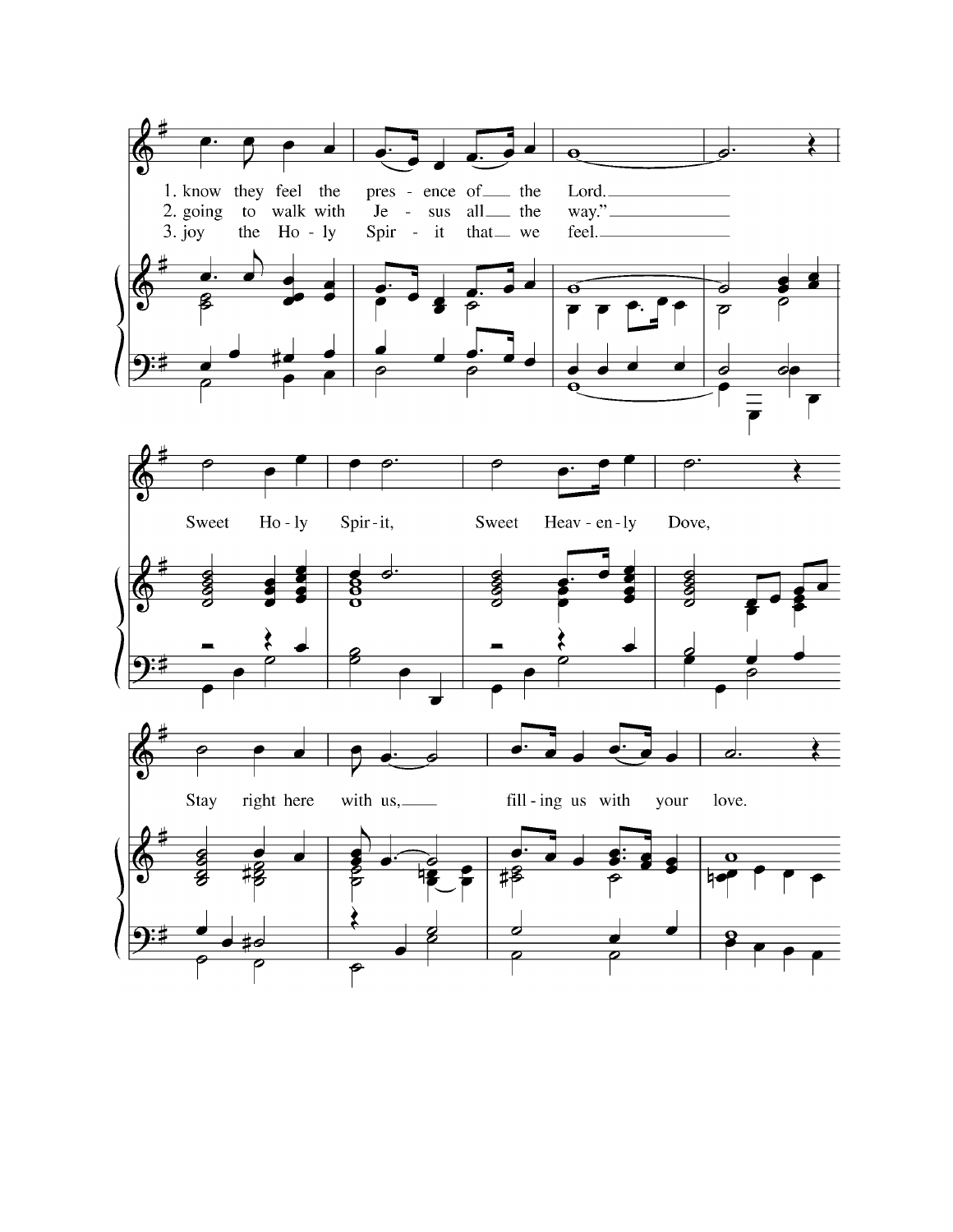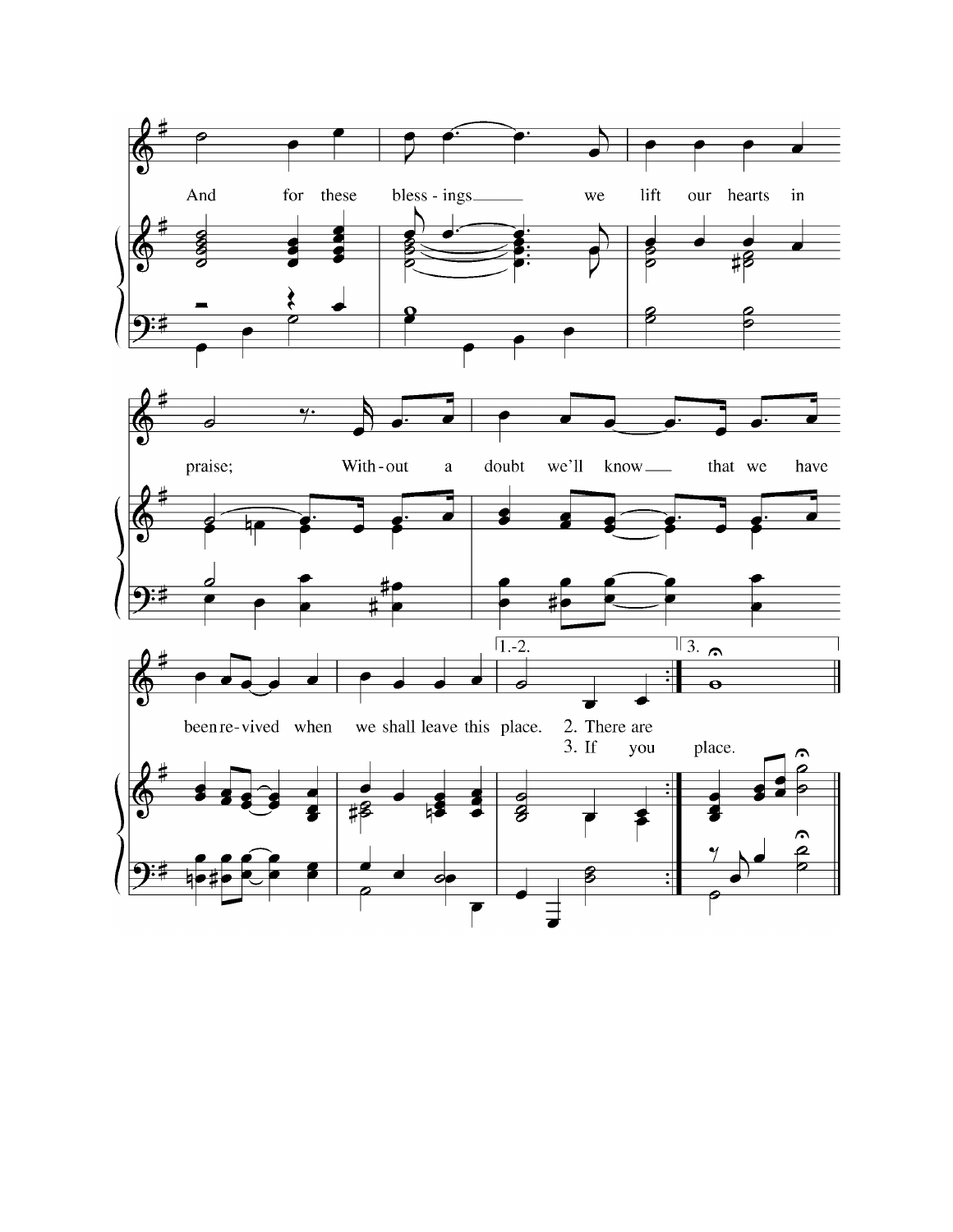### **The Great Thanksgiving**

#### **SURSUM CORDA**

*The People remain standing.*

| Celebrant | The Lord be with you.                      |
|-----------|--------------------------------------------|
| People    | And also with you.                         |
| Celebrant | Lift up your hearts.                       |
| People    | We lift them to the Lord.                  |
| Celebrant | Let us give thanks to the Lord our God.    |
| People    | It is right to give him thanks and praise. |

### **PROPER PREFACE**

*Facing the Holy Table, the Celebrant proceeds*

It is right, and a good and joyful thing, always and everywhere to give thanks to you, Father Almighty, Creator of heaven and earth. For in the multitude of your saints you have surrounded us with a great cloud of witnesses, that we might rejoice in their fellowship, and run with endurance the race that is set before us; and, together with them, receive the crown of glory that never fades away. Therefore we praise you, joining our voices with Angels and Archangels and with all the company of heaven, who for ever sing this hymn to proclaim the glory of your Name:

### **SANCTUS** *S 125 Holy, holy, holy (Proulx)*

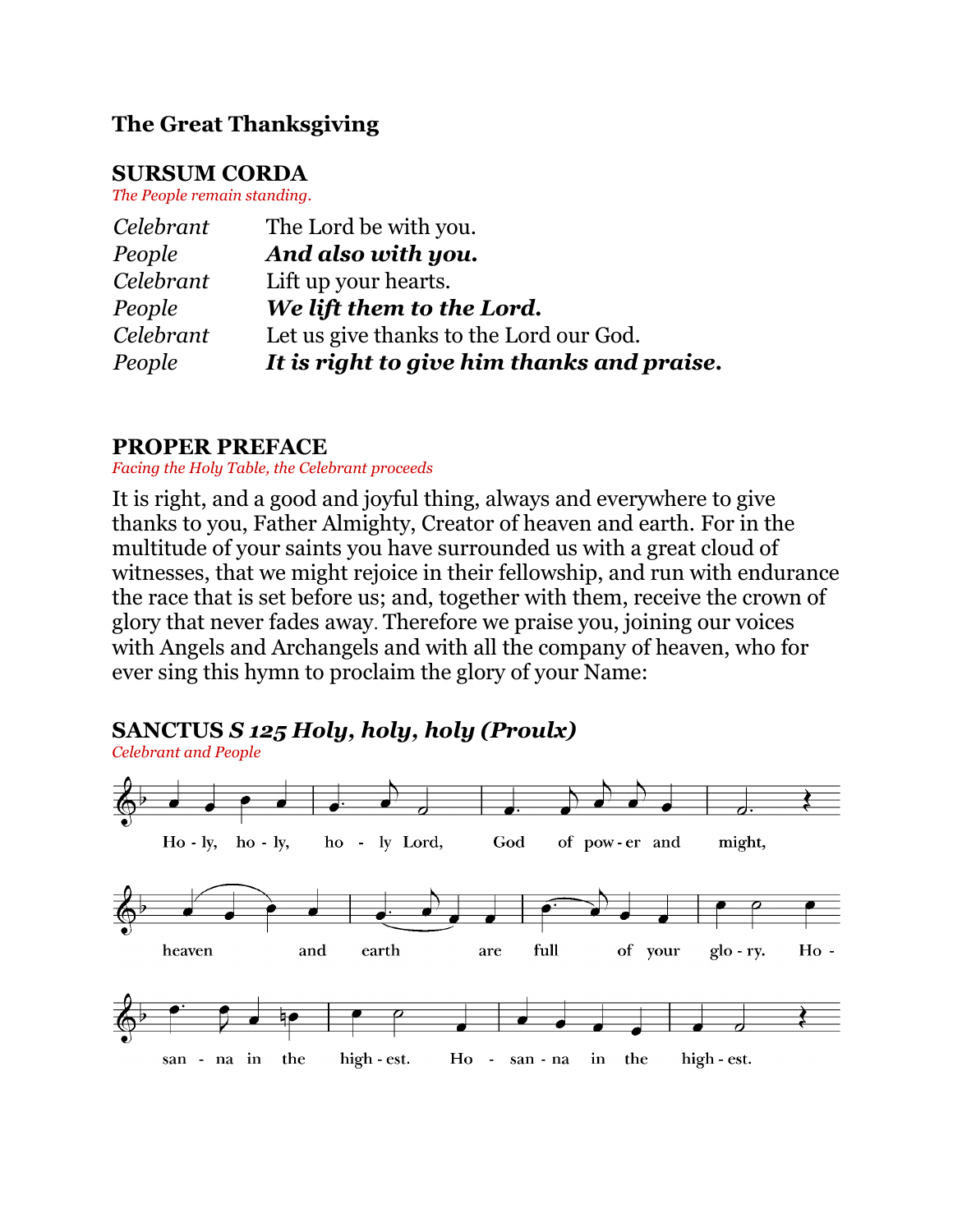

### **WORDS OF INSTITUTION**

*The People stand or kneel.*

#### *The Celebrant continues*

We give thanks to you, O God, for the goodness and love which you have made known to us in creation; in the calling of Israel to be your people; in your Word spoken through the prophets; and above all in the Word made flesh, Jesus, your Son. For in these last days you sent him to be incarnate from the Virgin Mary, to be the Savior and Redeemer of the world. In him, you have delivered us from evil, and made us worthy to stand before you. In him, you have brought us out of error into truth, out of sin into righteousness, out of death into life.

On the night before he died for us, our Lord Jesus Christ took bread; and when he had given thanks to you, he broke it, and gave it to his disciples, and said, "Take, eat: This is my Body, which is given for you. Do this for the remembrance of me."

After supper he took the cup of wine; and when he had given thanks, he gave it to them, and said, "Drink this, all of you: This is my Blood of the new Covenant, which is shed for you and for many for the forgiveness of sins. Whenever you drink it, do this for the remembrance of me." Therefore, according to his command, O Father,

#### *Celebrant and People*

We remember his death, We proclaim his resurrection, We await his coming in glory;

### **EPICLESIS (BCP p. 369)**

*The Celebrant continues*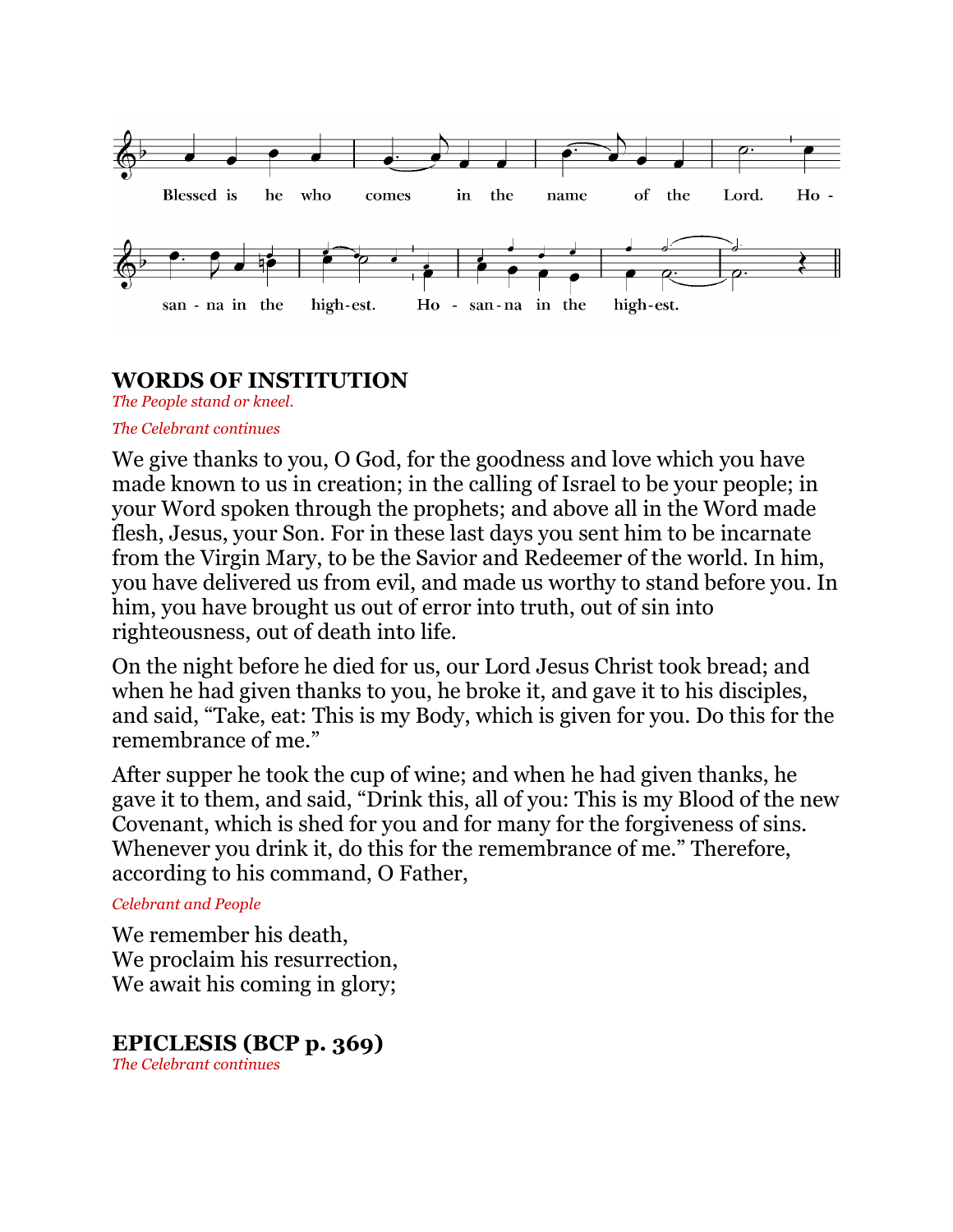And we offer our sacrifice of praise and thanksgiving to you, O Lord of all; presenting to you, from your creation, this bread and this wine.

We pray you, gracious God, to send your Holy Spirit upon these gifts that they may be the Sacrament of the Body of Christ and his Blood of the new Covenant. Unite us to your Son in his sacrifice, that we may be acceptable through him, being sanctified by the Holy Spirit. In the fullness of time, put all things in subjection under your Christ, and bring us to that heavenly country where, with St. Mark and all your saints, we may enter the everlasting heritage of your sons and daughters; through Jesus Christ our Lord, the firstborn of all creation, the head of the Church, and the author of our salvation.

By him, and with him, and in him, in the unity of the Holy Spirit all honor and glory is yours, Almighty Father, now and for ever. *AMEN*.

### **THE LORD'S PRAYER** *S 149 The Lord's Prayer (Contemporary) (Robinson)*



As our Savior Christ has taught us, we now pray,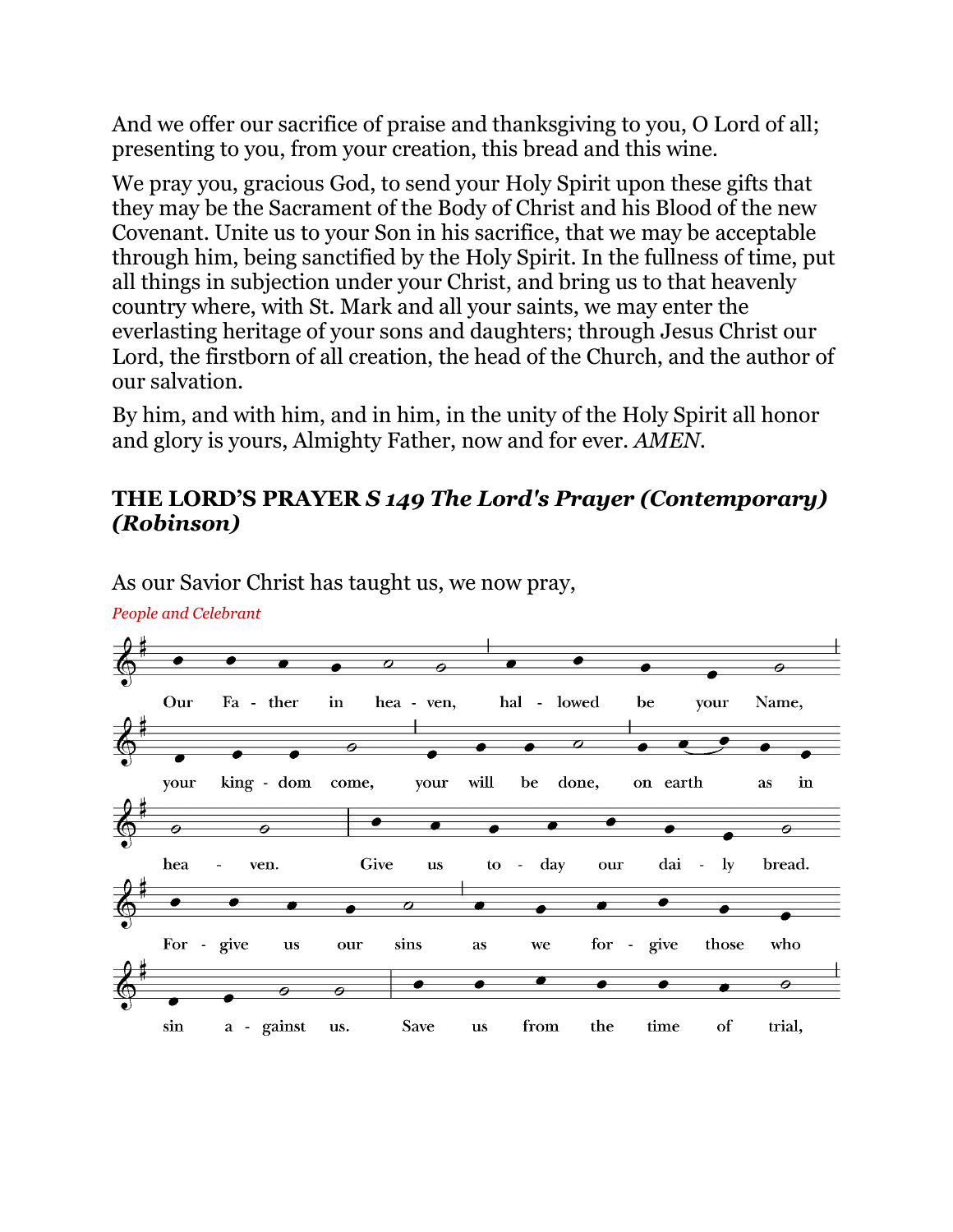

### **The Breaking of the Bread**

#### **FRACTION ANTHEM** Alleluia. Christ our Passover is sacrificed for us; *Therefore let us keep the feast. Alleluia.*

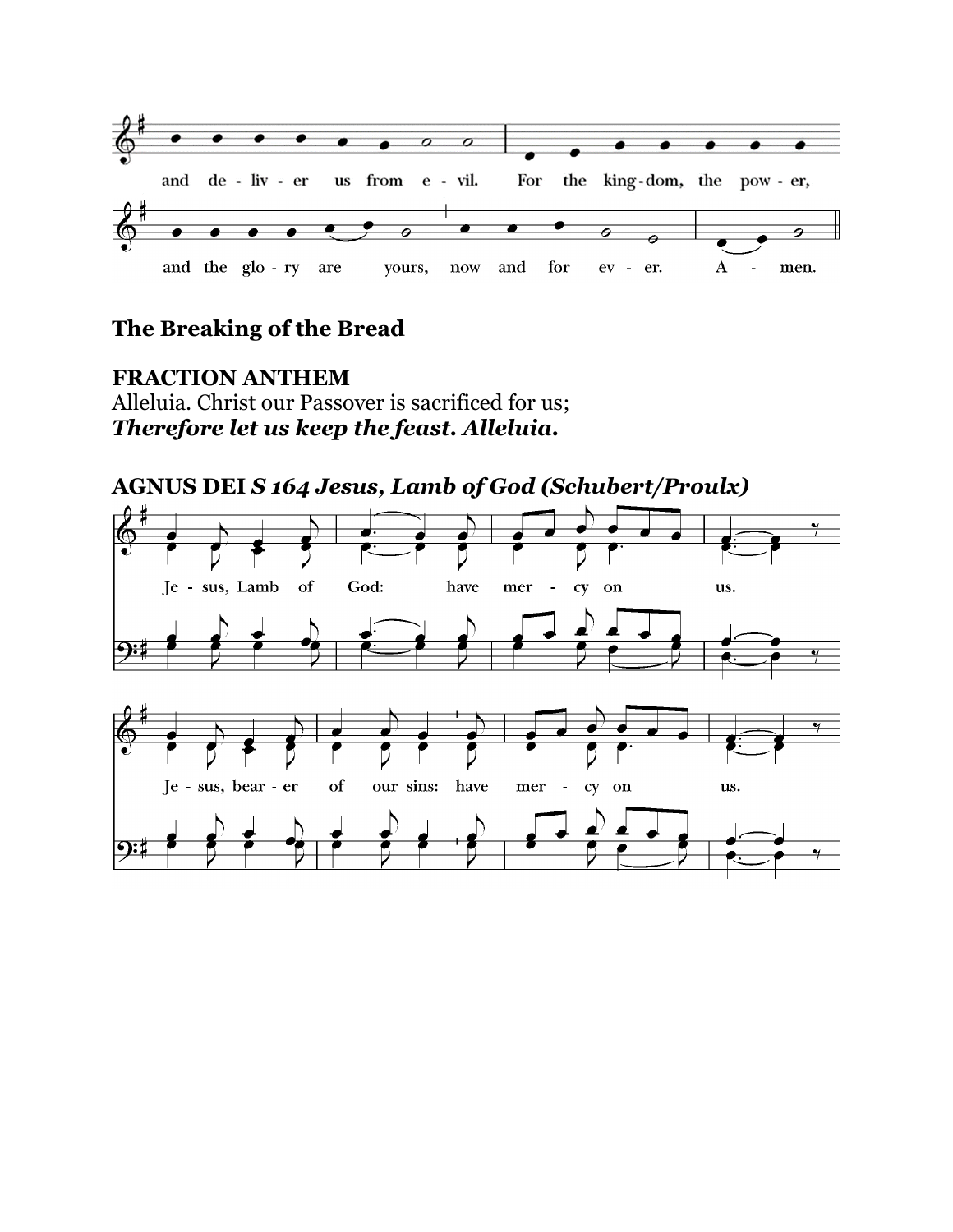

#### **INVITATION**

*The Celebrant says*

The Gifts of God for the People of God.

### **COMMUNION HYMN** *Taste and See* **(LEVAS 154)**

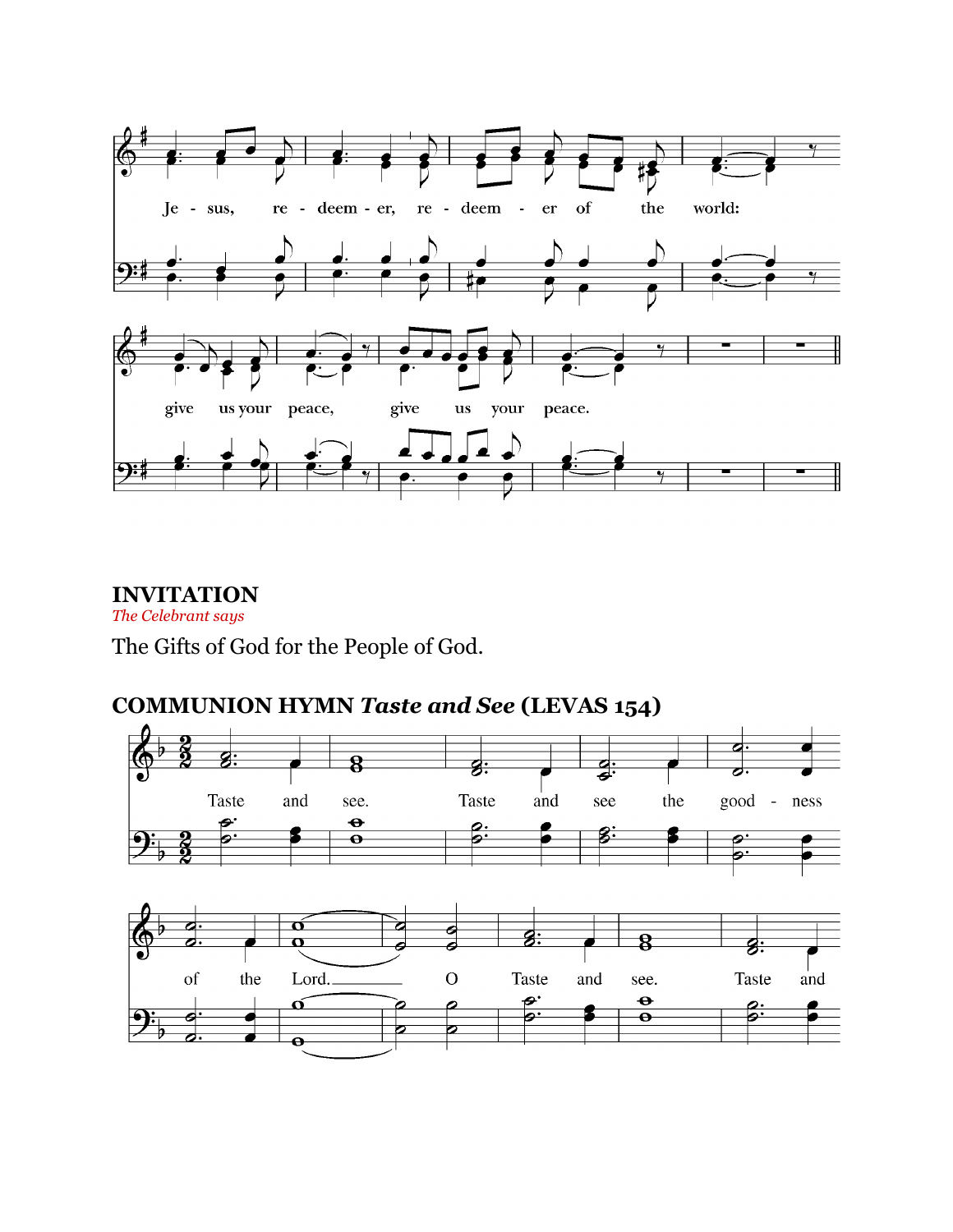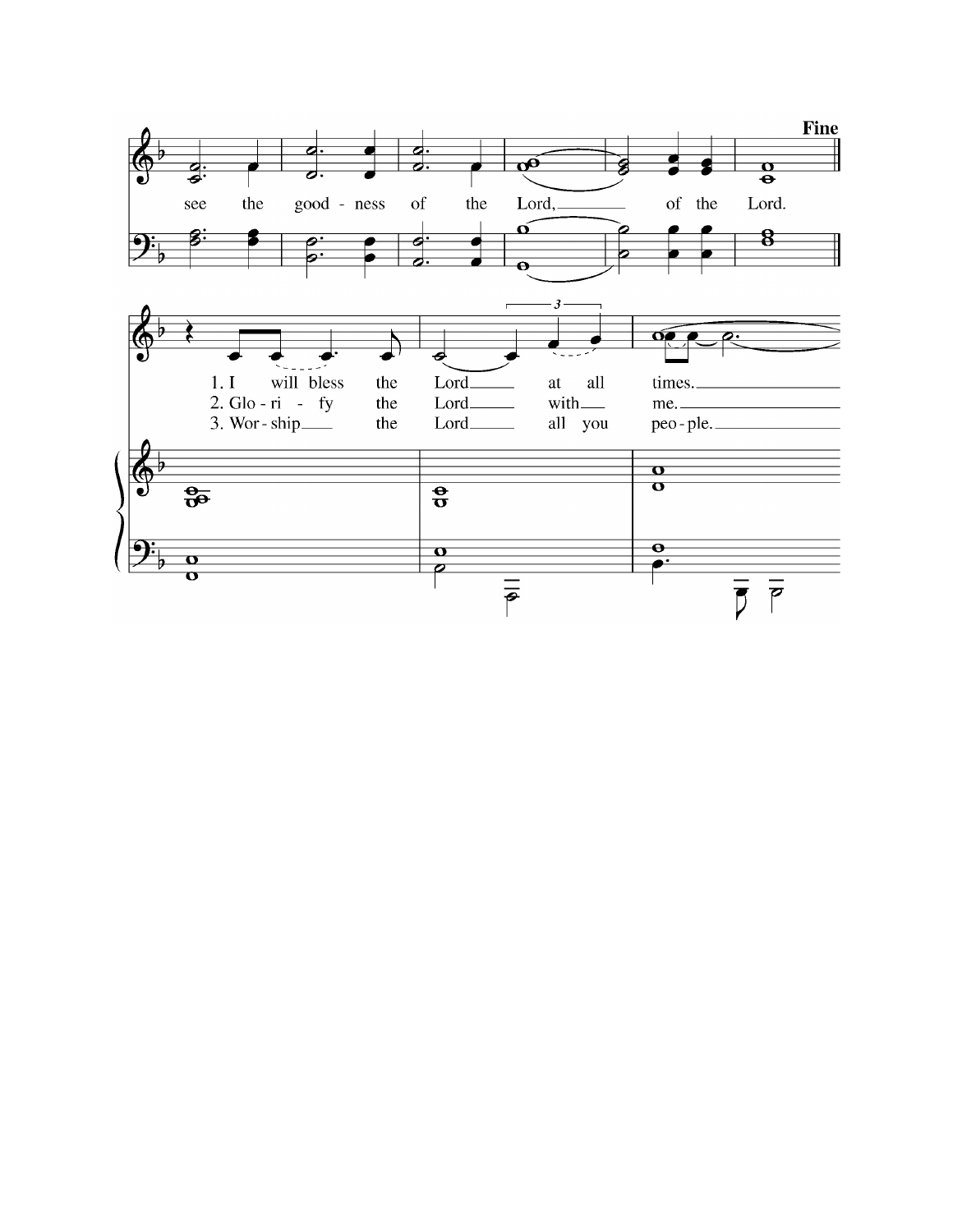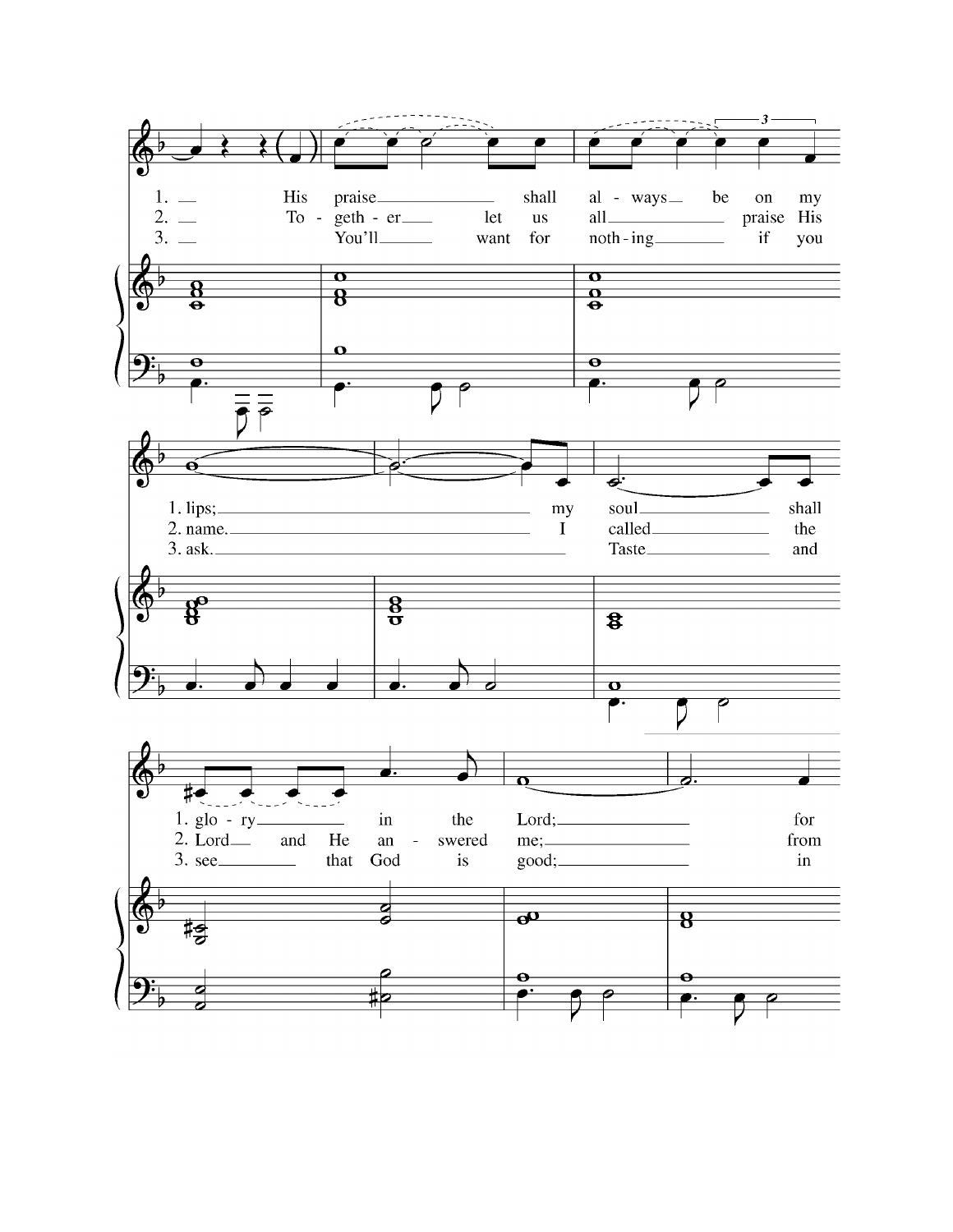

### **SECONDARY COMMUNION HYMN** *As we gather at your table (Raquel)* **(WLP 763)**

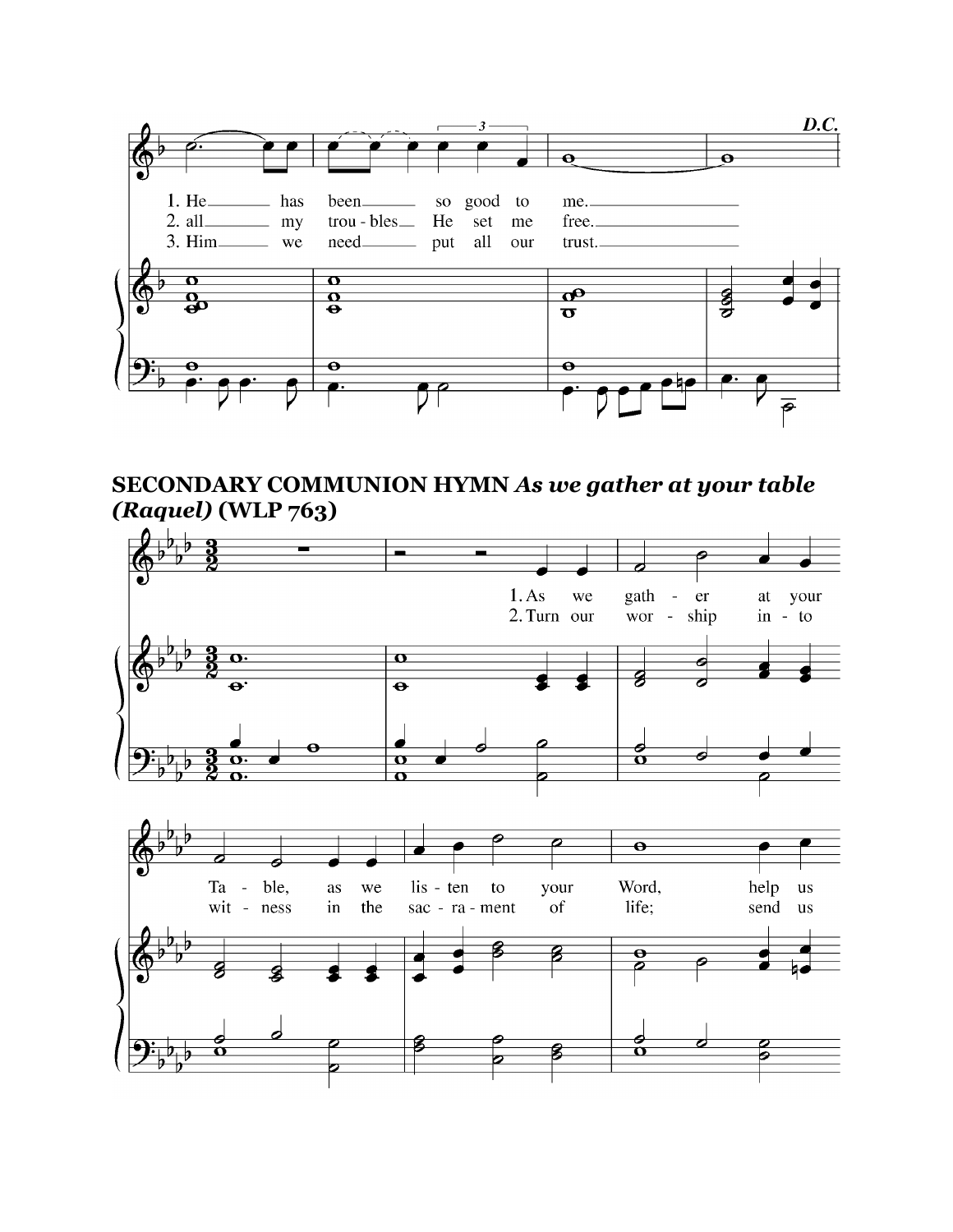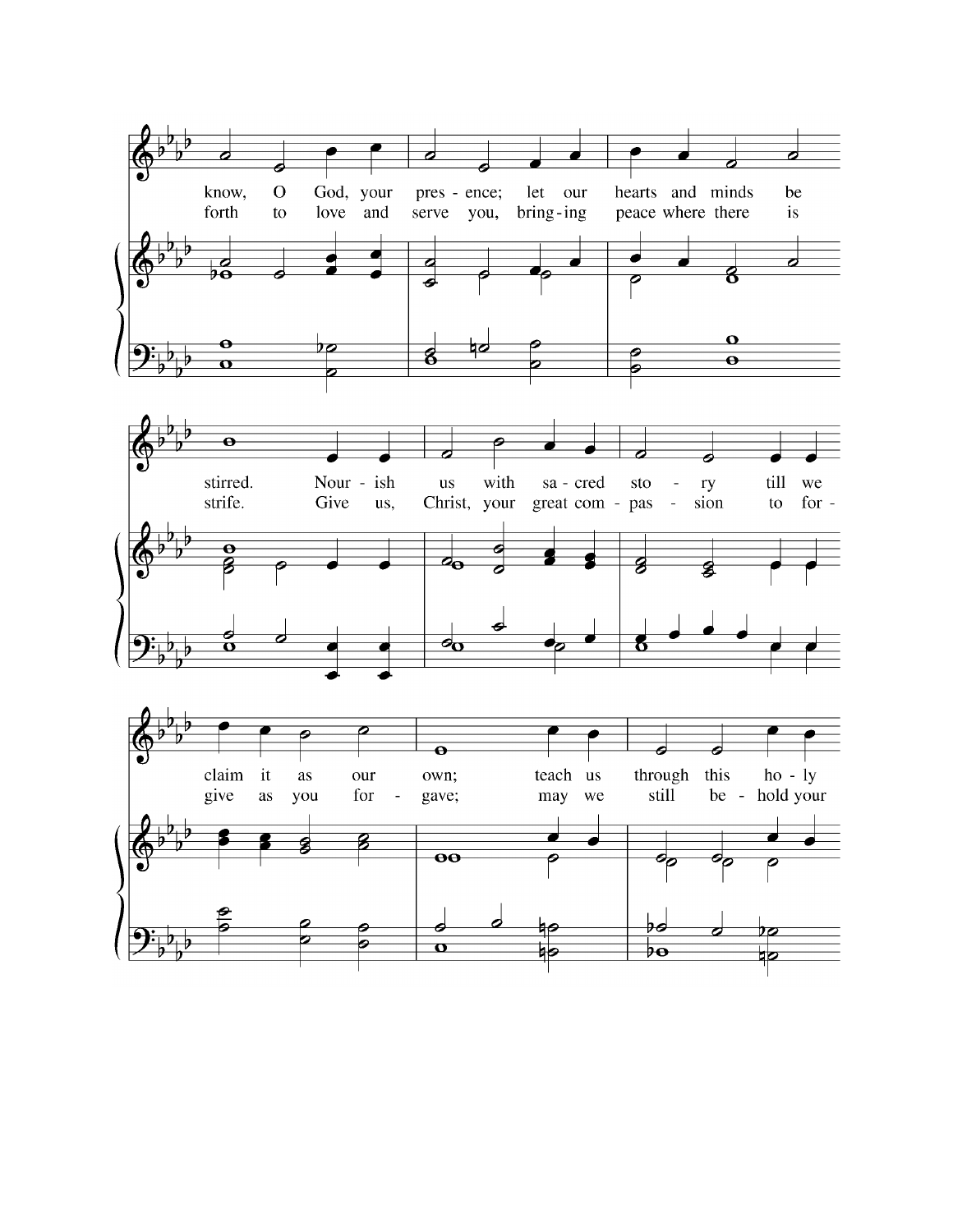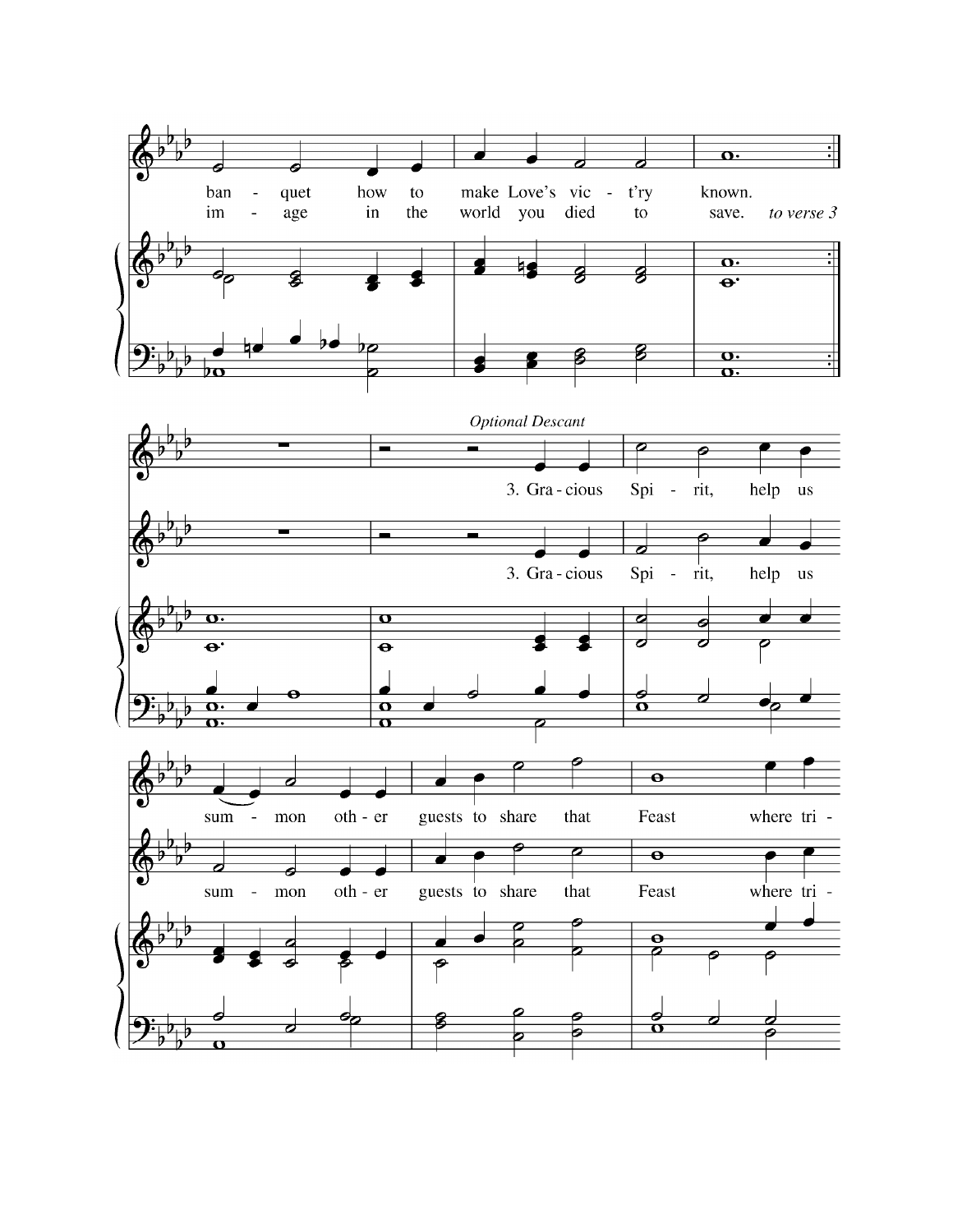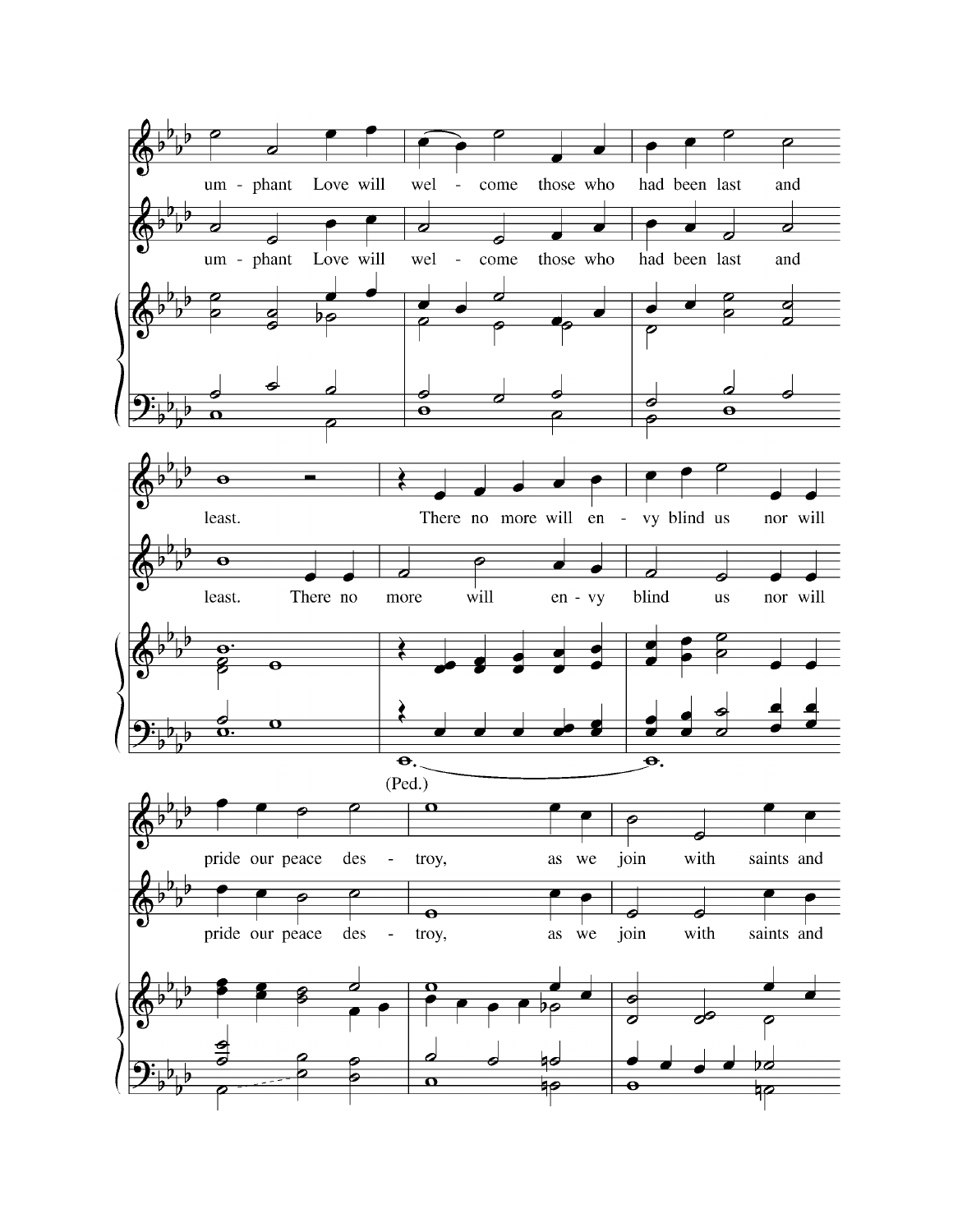

#### **POST-COMMUNION PRAYER**

*After Communion, the Celebrant says*

#### Let us pray.

#### *Celebrant and People*

Eternal God, heavenly Father, you have graciously accepted us as living members of your Son our Savior Jesus Christ, and you have fed us with spiritual food in the Sacrament of his Body and Blood. Send us now into the world in peace, and grant us strength and courage to love and serve you with gladness and singleness of heart; through Christ our Lord. Amen.

#### **BLESSING**

*The Priest blesses the people, saying*

The blessing of God Almighty, the Father, the Son, and the Holy Spirit, be upon you and remain with you for ever. *Amen.*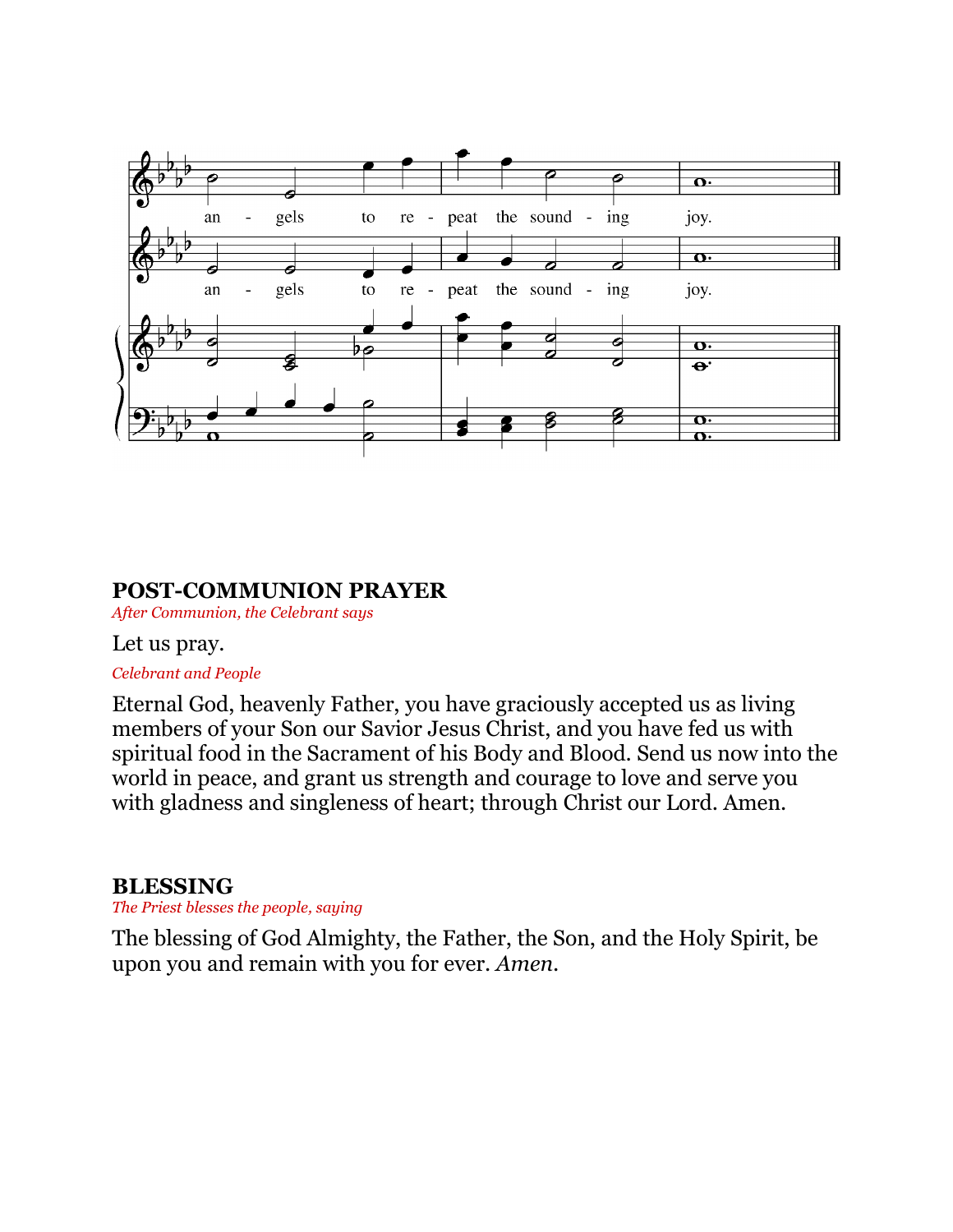**CONDLUDING HYMN** *We all are one in mission (Nyland)* **(WLP 778)**